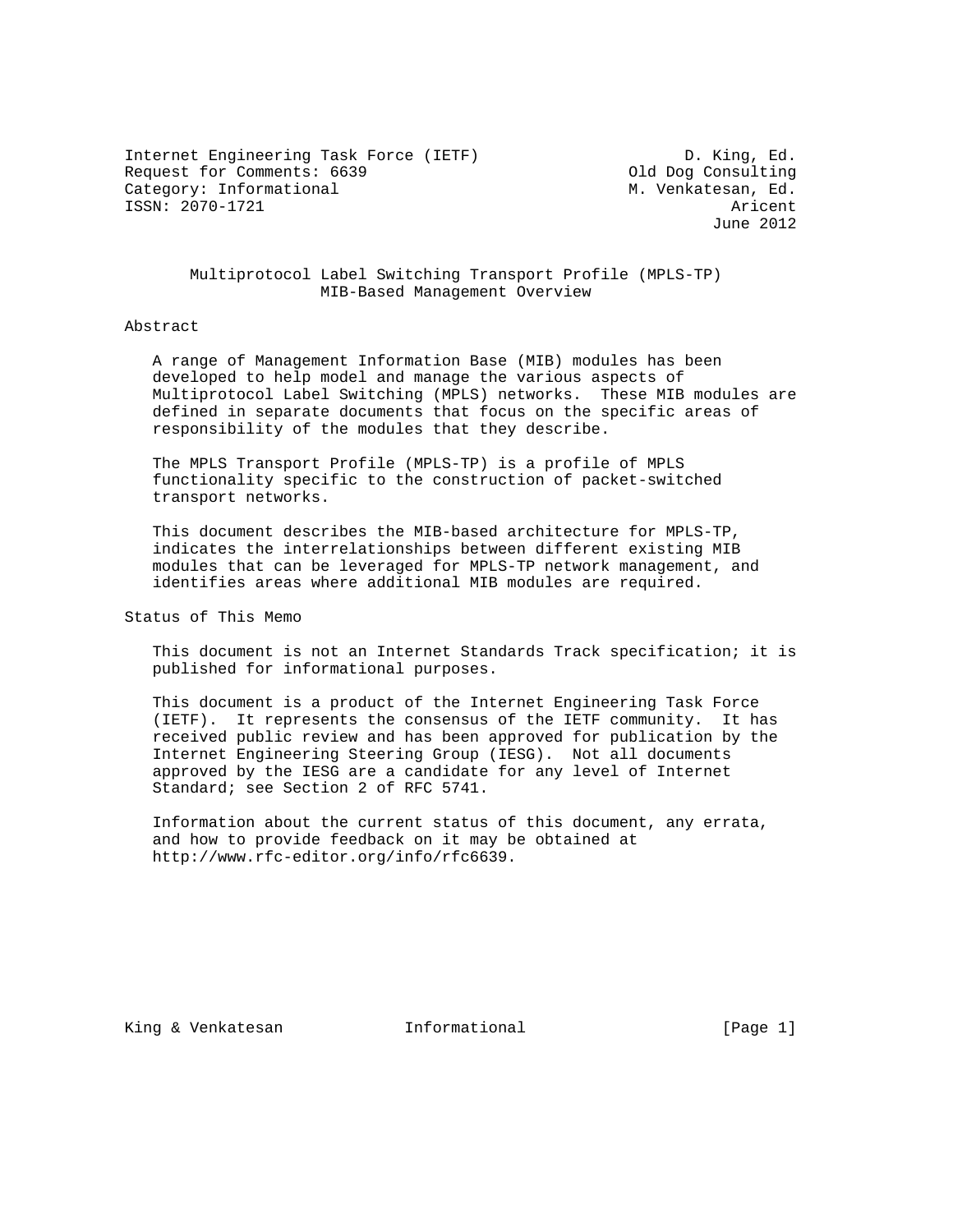## Copyright Notice

 Copyright (c) 2012 IETF Trust and the persons identified as the document authors. All rights reserved.

 This document is subject to BCP 78 and the IETF Trust's Legal Provisions Relating to IETF Documents

 (http://trustee.ietf.org/license-info) in effect on the date of publication of this document. Please review these documents carefully, as they describe your rights and restrictions with respect to this document. Code Components extracted from this document must include Simplified BSD License text as described in Section 4.e of the Trust Legal Provisions and are provided without warranty as described in the Simplified BSD License.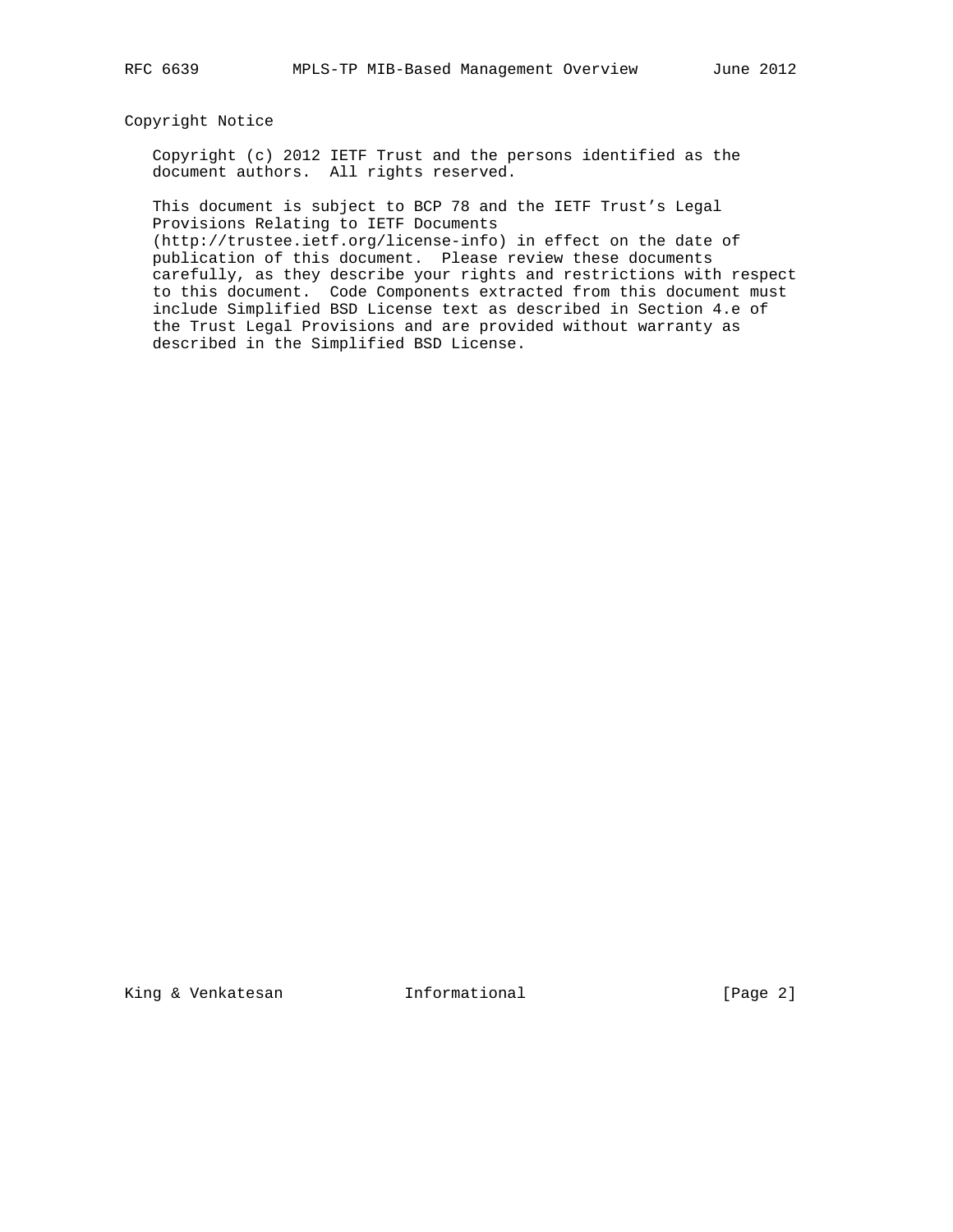| Table of Contents |  |
|-------------------|--|
|-------------------|--|

|  | 4.1. MPLS Management Overview and Requirements                 |
|--|----------------------------------------------------------------|
|  | 4.2. An Introduction to the MPLS and Pseudowire MIB Modules  6 |
|  |                                                                |
|  | 4.2.2. Textual Convention Modules  8                           |
|  | 4.2.3. Label Switched Path (LSP) Modules  8                    |
|  | 4.2.4. Label Edge Router (LER) Modules  8                      |
|  |                                                                |
|  |                                                                |
|  | 4.2.7. Routing and Traffic Engineering 10                      |
|  |                                                                |
|  | 4.2.9. Fault Management and Performance Management 11          |
|  | 4.2.10. MIB Module Interdependencies 13                        |
|  | 4.2.11. Dependencies on External MIB Modules 15                |
|  | 5. Applicability of MPLS MIB Modules to MPLS-TP 16             |
|  |                                                                |
|  |                                                                |
|  |                                                                |
|  |                                                                |
|  |                                                                |
|  |                                                                |
|  |                                                                |
|  |                                                                |
|  |                                                                |
|  |                                                                |
|  |                                                                |
|  |                                                                |
|  | 5.5. MPLS-TP Protection Switching and Recovery 19              |
|  |                                                                |
|  |                                                                |
|  |                                                                |
|  |                                                                |
|  |                                                                |

King & Venkatesan **Informational** [Page 3]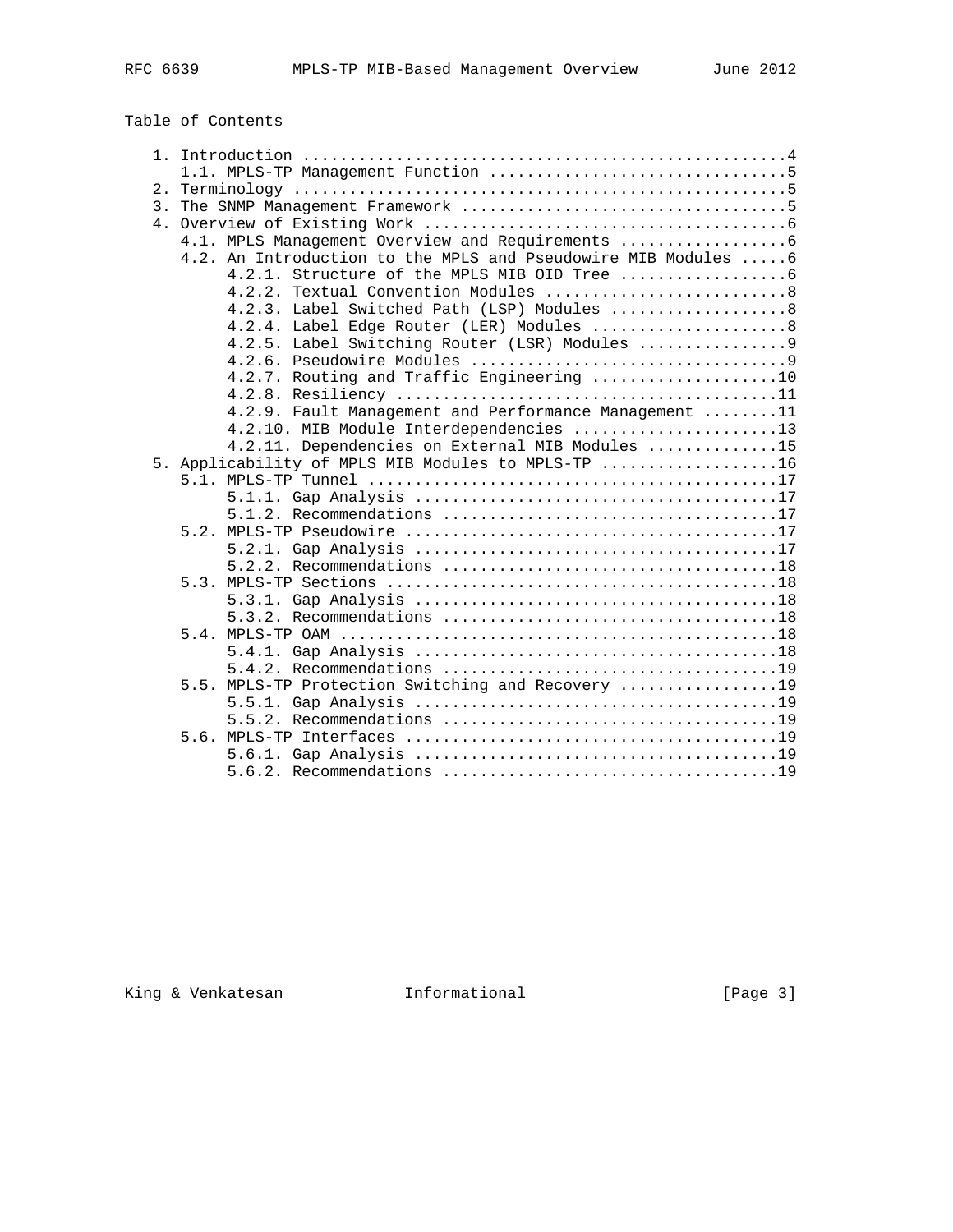|    | 6. An Introduction to the MPLS-TP MIB Modules 20                                           |
|----|--------------------------------------------------------------------------------------------|
|    |                                                                                            |
|    | $6.1.1.$ New MIB Modules for MPLS-TP $\ldots \ldots \ldots \ldots \ldots \ldots \ldots 20$ |
|    | $6.1.2$ . Textual Conventions for MPLS-TP 20                                               |
|    | 6.1.3. Identifiers for MPLS-TP 21                                                          |
|    | $6.1.4$ . LSR MIB Extensions for MPLS-TP 21                                                |
|    | 6.1.5. Tunnel Extensions for MPLS-TP 21                                                    |
|    | 6.2. PWE3 MIB Modules for MPLS-TP 21                                                       |
|    | 6.2.1. New MIB Modules for MPLS-TP Pseudowires 21                                          |
|    | 6.2.2. Pseudowire Textual Conventions for MPLS-TP 21                                       |
|    | 6.2.3. Pseudowire Extensions for MPLS-TP 22                                                |
|    | 6.2.4. Pseudowire MPLS Extensions for MPLS-TP 22                                           |
|    | 6.3. OAM MIB Modules for MPLS-TP 22                                                        |
|    | 6.3.1. New MIB Modules for OAM for MPLS-TP 22                                              |
|    |                                                                                            |
|    |                                                                                            |
|    | 6.4. Protection Switching and Recovery MIB Modules for MPLS-TP .23                         |
|    | 6.4.1. New MIB Modules for MPLS Protection                                                 |
|    | Switching and Recovery 23                                                                  |
|    | 6.4.2. Linear Protection Switching MIB Module 23                                           |
|    | 6.4.3. Ring Protection Switching MIB Module 23                                             |
|    | 6.4.4. Mesh Protection Switching MIB Module 23                                             |
|    |                                                                                            |
|    |                                                                                            |
| 9. |                                                                                            |
|    |                                                                                            |
|    |                                                                                            |
|    |                                                                                            |
|    |                                                                                            |
|    |                                                                                            |

1. Introduction

 The MPLS Transport Profile (MPLS-TP) is a packet transport technology based on a profile of the MPLS functionality specific to the construction of packet-switched transport networks. MPLS is described in [RFC3031], and requirements for MPLS-TP are specified in [RFC5654].

 A range of Management Information Base (MIB) modules has been developed to help model and manage the various aspects of Multiprotocol Label Switching (MPLS) networks. These MIB modules are defined in separate documents that focus on the specific areas of responsibility for the modules that they describe.

King & Venkatesan **Informational Informational** [Page 4]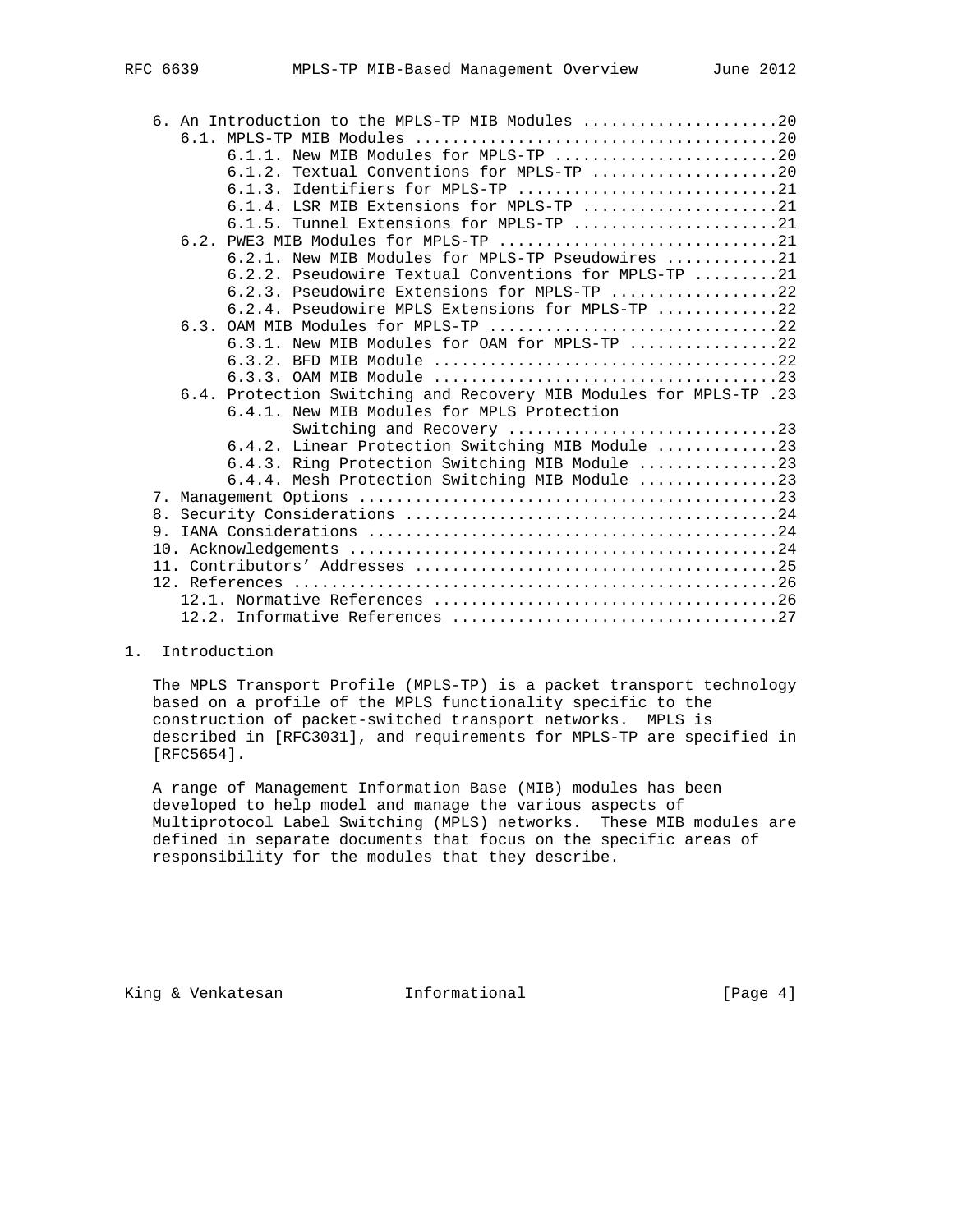An MPLS-TP network can be operated via static provisioning of transport paths, Label Switched Paths (LSPs) and pseudowires (PWs), or the elective use of a Generalized MPLS (GMPLS) control plane to support dynamic provisioning of transport paths, LSPs, and PWs.

 This document describes the MIB-based management architecture for MPLS, as extended for MPLS-TP. The document also indicates the interrelationships between existing MIB modules that should be leveraged for MPLS-TP network management and identifies areas where additional MIB modules are required.

 Note that [RFC5951] does not specify a preferred management interface protocol to be used as the standard protocol for managing MPLS-TP networks.

#### 1.1. MPLS-TP Management Function

 The management of the MPLS-TP networks is separable from that of its client networks so that the same means of management can be used regardless of the client. The management function of MPLS-TP includes fault management, configuration management, performance monitoring, and security management.

 The purpose of the management function is to provide control and monitoring of the MPLS transport profile protocol mechanisms and procedures. The requirements for the network management functionality are found in [RFC5951]. A description of the network and element management architectures that can be applied to the management of MPLS-based transport networks is found in [RFC5950].

#### 2. Terminology

 This document also uses terminology from the MPLS architecture document [RFC3031], Pseudowire Emulation Edge-to-Edge (PWE3) architecture [RFC3985], and the following MPLS-related MIB modules: the MPLS-TC-STD-MIB [RFC3811], MPLS-LSR-STD-MIB [RFC3813], MPLS-TE-STD-MIB [RFC3812], MPLS-LDP-STD-MIB [RFC3815], MPLS-FTN-STD-MIB [RFC3814], and TE-LINK-STD-MIB [RFC4220].

3. The SNMP Management Framework

 Managed objects are accessed via a virtual information store, termed the Management Information Base or MIB. MIB objects are generally accessed through the Simple Network Management Protocol (SNMP).

 Objects in the MIB are defined using the mechanisms defined in the Structure of Management Information (SMI).

King & Venkatesan Informational [Page 5]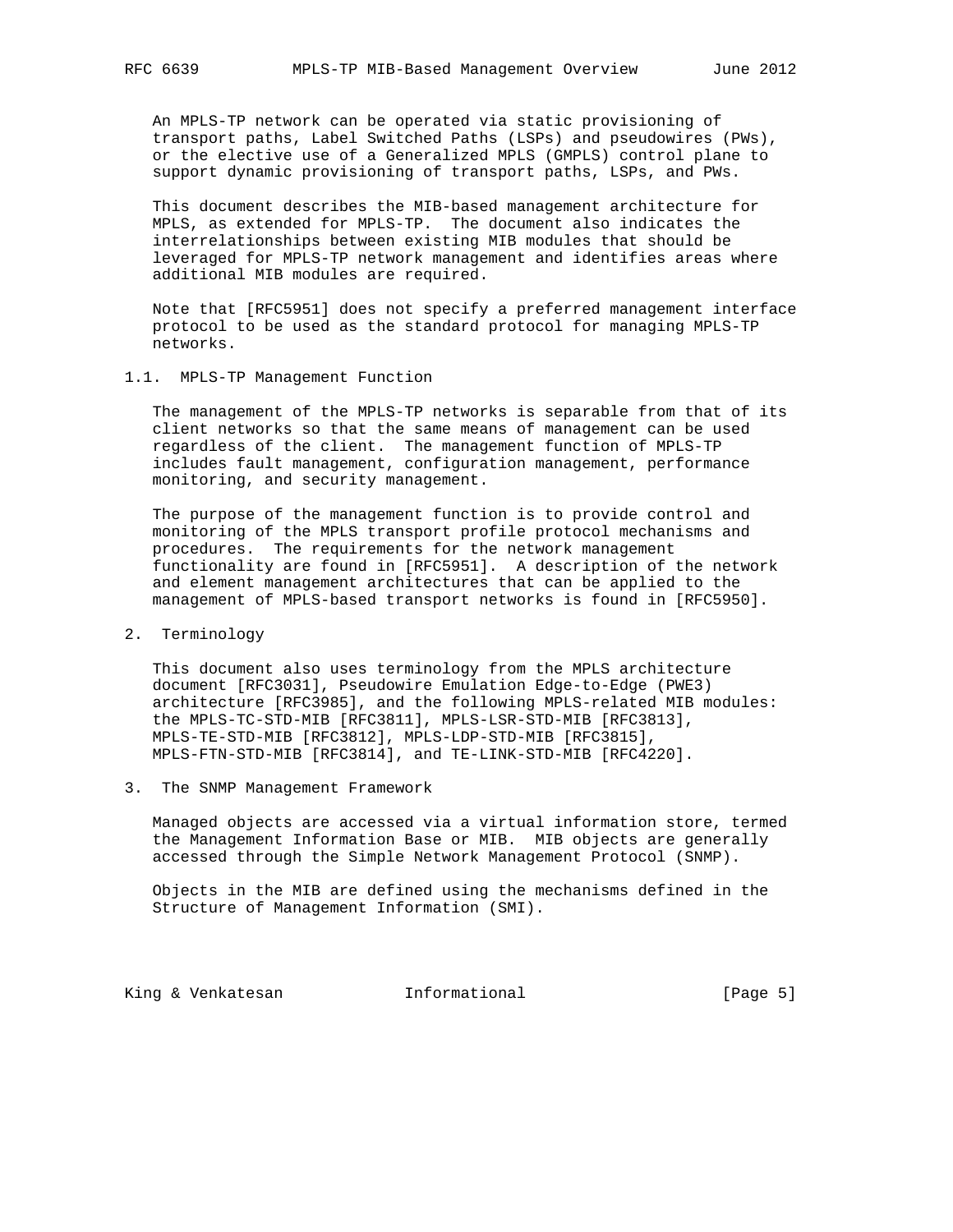For a detailed overview of the documents that describe the current Internet-Standard Management Framework, please refer to Section 7 of [RFC3410].

 This document discusses MIB modules that are compliant to the SMIv2, which is described in [RFC2578], [RFC2579], and [RFC2580].

4. Overview of Existing Work

 This section describes the existing tools and techniques for managing and modeling MPLS networks, devices, and protocols. It is intended to provide a description of the tool kit that is already available.

 Section 5 of this document outlines the applicability of existing MPLS MIB modules to MPLS-TP, describes the optional use of GMPLS MIB modules in MPLS-TP networks, and examines the additional MIB modules and objects that would be required for managing an MPLS-TP network.

4.1. MPLS Management Overview and Requirements

 [RFC4378] outlines how data-plane protocols can assist in providing the Operations, Administration, and Maintenance (OAM) requirements outlined in [RFC4377] and how it is applied to the management functions of fault, configuration, accounting, performance, and security (commonly known as FCAPS) for MPLS networks.

 [RFC4221] describes the management architecture for MPLS. In particular, it describes how the managed objects defined in various MPLS-related MIB modules model different aspects of MPLS, as well as the interactions and dependencies between each of these MIB modules.

 [RFC4377] describes the requirements for user- and data-plane OAM and applications for MPLS.

 [RFC5654] describes the requirements for the optional use of a control plane to support dynamic provisioning of MPLS-TP transport paths. The MPLS-TP LSP control plane is based on GMPLS and is described in [RFC3945].

4.2. An Introduction to the MPLS and Pseudowire MIB Modules

4.2.1. Structure of the MPLS MIB OID Tree

 The MPLS MIB Object Identifier (OID) tree has the following structure. It is based on the tree originally set out in Section 4.1 of [RFC4221] and has been enhanced to include other relevant MIB modules.

King & Venkatesan and Informational (Page 6)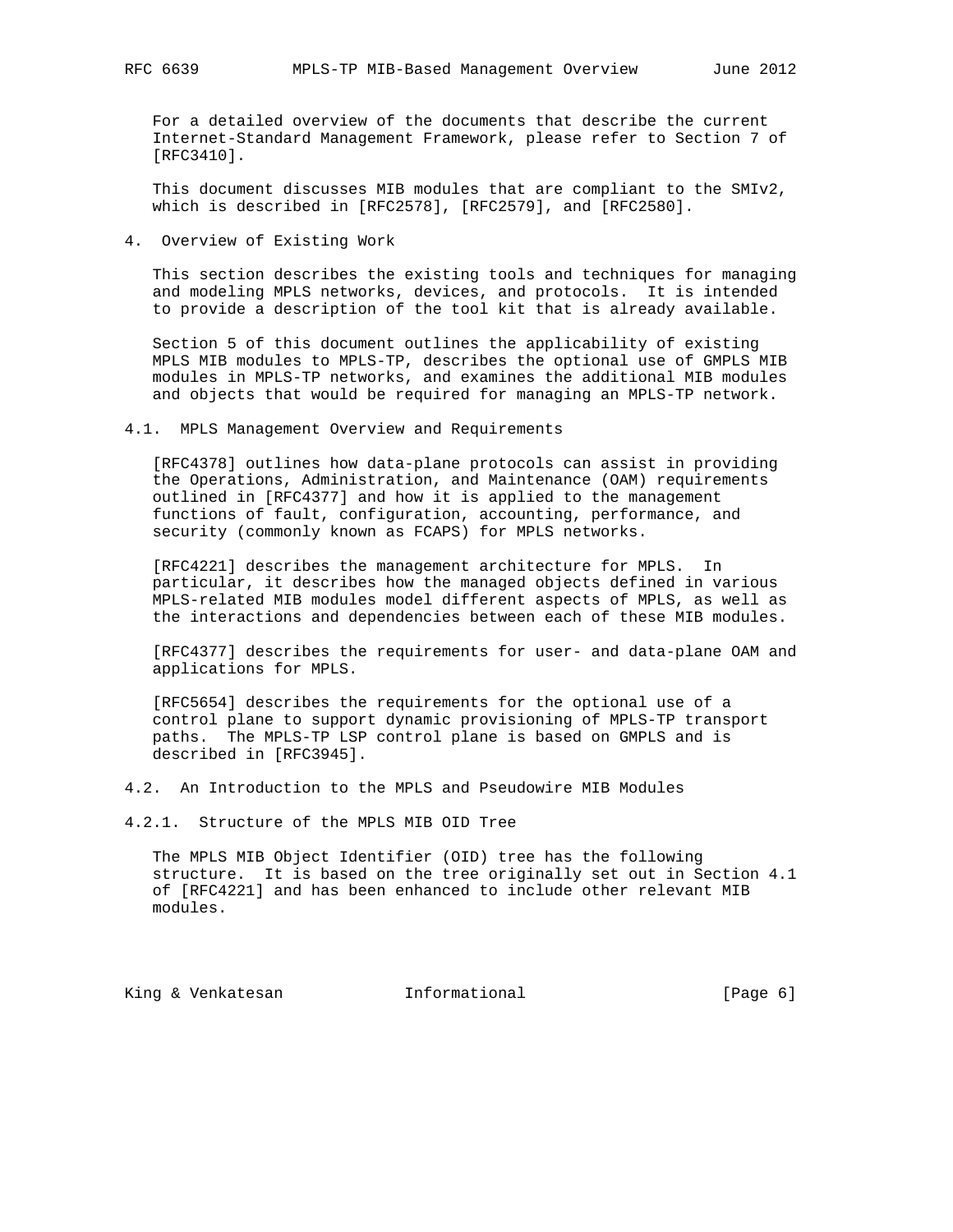```
 mib-2 -- RFC 2578 [RFC2578]
 |
     +-transmission
| | | |
        | +- mplsStdMIB
 | | |
            +- mplsTCStdMIB -- MPLS-TC-STD-MIB [RFC3811]
 | | |
            +- mplsLsrStdMIB -- MPLS-LSR-STD-MIB [RFC3813]
 | | |
             | | +- mplsTeStdMIB -- MPLS-TE-STD-MIB [RFC3812]
 | | |
            +- mplsLdpStdMIB -- MPLS-LDP-STD-MIB [RFC3815]
 | | |
             | | +- mplsLdpGenericStdMIB
                            -- MPLS-LDP-GENERIC-STD-MIB [RFC3815]
 | | |
             | | +- mplsFTNStdMIB -- MPLS-FTN-STD-MIB [RFC3814]
 | | |
             | | +- gmplsTCStdMIB -- GMPLS-TC-STD-MIB [RFC4801]
 | | |
             | | +- gmplsTeStdMIB -- GMPLS-TE-STD-MIB [RFC4802]
 | | |
             | | +- gmplsLsrStdMIB -- GMPLS-LSR-STD-MIB [RFC4803]
 | | |
             | | +- gmplsLabelStdMIB -- GMPLS-LABEL-STD-MIB [RFC4803]
| | | | | | |
        | +- teLinkStdMIB -- TE-LINK-STD-MIB [RFC4220]
| | | |
        | +- pwStdMIB -- PW-STD-MIB [RFC5601]
 |
     +- ianaGmpls -- IANA-GMPLS-TC-MIB [RFC4802]
 |
     +- ianaPwe3MIB -- IANA-PWE3-MIB [RFC5601]
 |
     +- pwEnetStdMIB -- PW-ENET-STD-MIB [RFC5603]
 |
     +- pwMplsStdMIB -- PW-MPLS-STD-MIB [RFC5602]
 |
     +- pwTDMMIB -- PW-TDM-MIB [RFC5604]
 |
     +- pwTcStdMIB -- PW-TC-STD-MIB [RFC5542]
```
 Note: The OIDs for MIB modules are assigned and managed by IANA. They can be found in the referenced MIB documents.

King & Venkatesan **Informational Informational** [Page 7]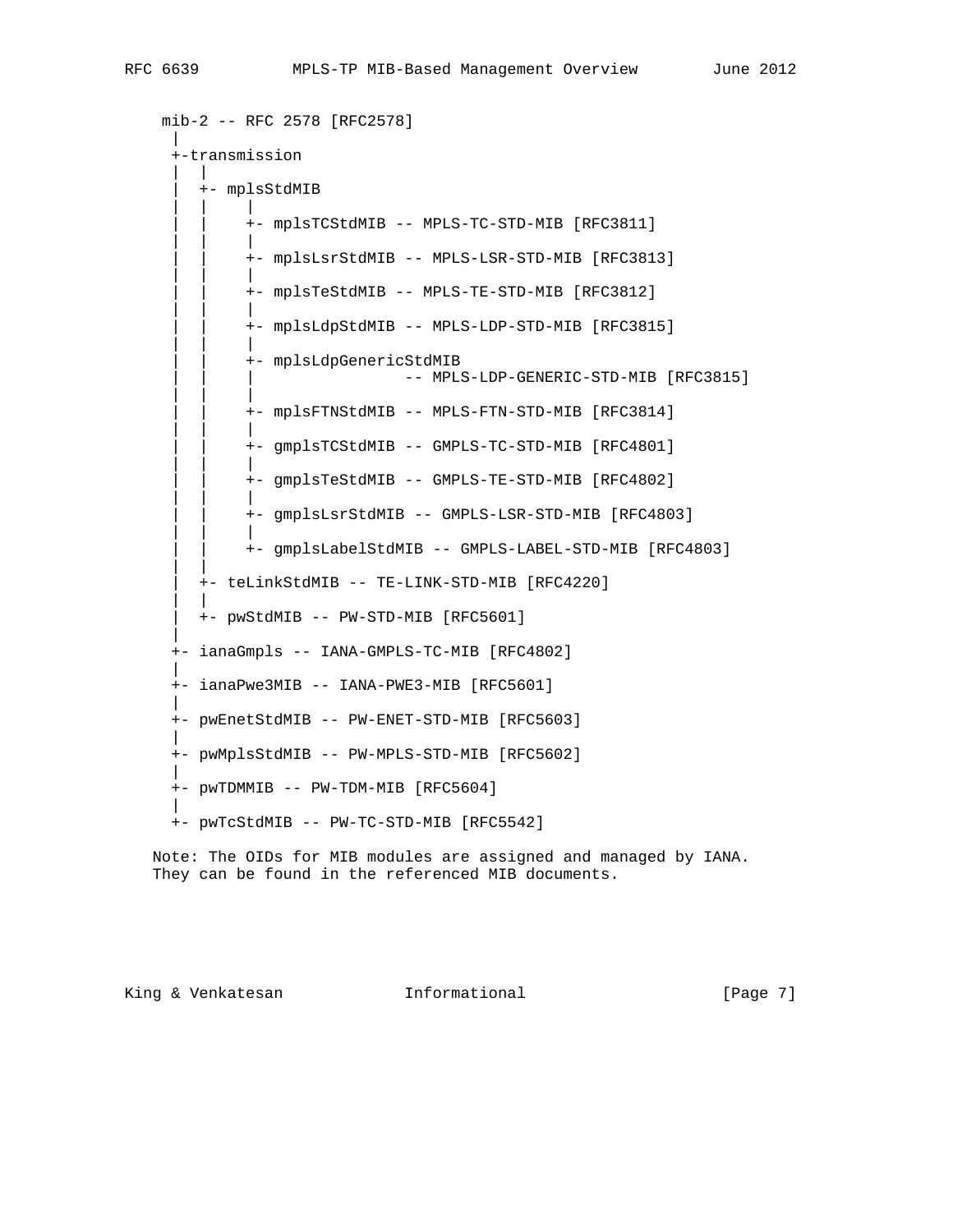# 4.2.2. Textual Convention Modules

 The MPLS-TC-STD-MIB [RFC3811], GMPLS-TC-STD-MIB [RFC4801], IANA-GMPLS-TC-MIB [RFC4802], and PW-TC-STD-MIB [RFC5542] contain the Textual Conventions for MPLS and GMPLS networks. These Textual Conventions should be imported by MIB modules that manage MPLS and GMPLS networks. Section 4.2.11 highlights dependencies on additional external MIB modules.

## 4.2.3. Label Switched Path (LSP) Modules

 An LSP is a path over which a labeled packet travels across the sequence of Label Switching Routers (LSRs) for a given Forward Equivalence Class (FEC). When a packet, with or without a label, arrives at an ingress Label Edge Router (LER) of an LSP, it is encapsulated with the label corresponding to the FEC and sent across the LSP. The labeled packet traverses the LSRs and arrives at the egress LER of the LSP, where it gets forwarded, depending on the packet type it came with. LSPs could be nested using label stacking, such that an LSP could traverse another LSP. A more detailed description of an LSP can be found in [RFC3031].

 The MPLS-LSR-STD-MIB [RFC3813] describes the objects required to define the LSP.

4.2.4. Label Edge Router (LER) Modules

 Ingress and egress LSRs of an LSP are known as Label Edge Routers (LERs). An ingress LER takes each incoming unlabeled or labeled packet and encapsulates it with the corresponding label of the LSP it represents, and then forwards it to the adjacent LSR of the LSP. Each FEC is mapped to a label-forwarding entry, so that a packet could be encapsulated with one or more label entries; this is referred to as a label stack.

 The packet traverses the LSP. Upon reaching the egress LER, further action will be taken to handle the packet, depending on the type of packet received. MPLS Architecture [RFC3031] details the functionality of ingress and egress LERs.

 The MPLS-FTN-STD-MIB [RFC3814] describes the managed objects for mapping FEC to label bindings.

King & Venkatesan and Informational (Page 8)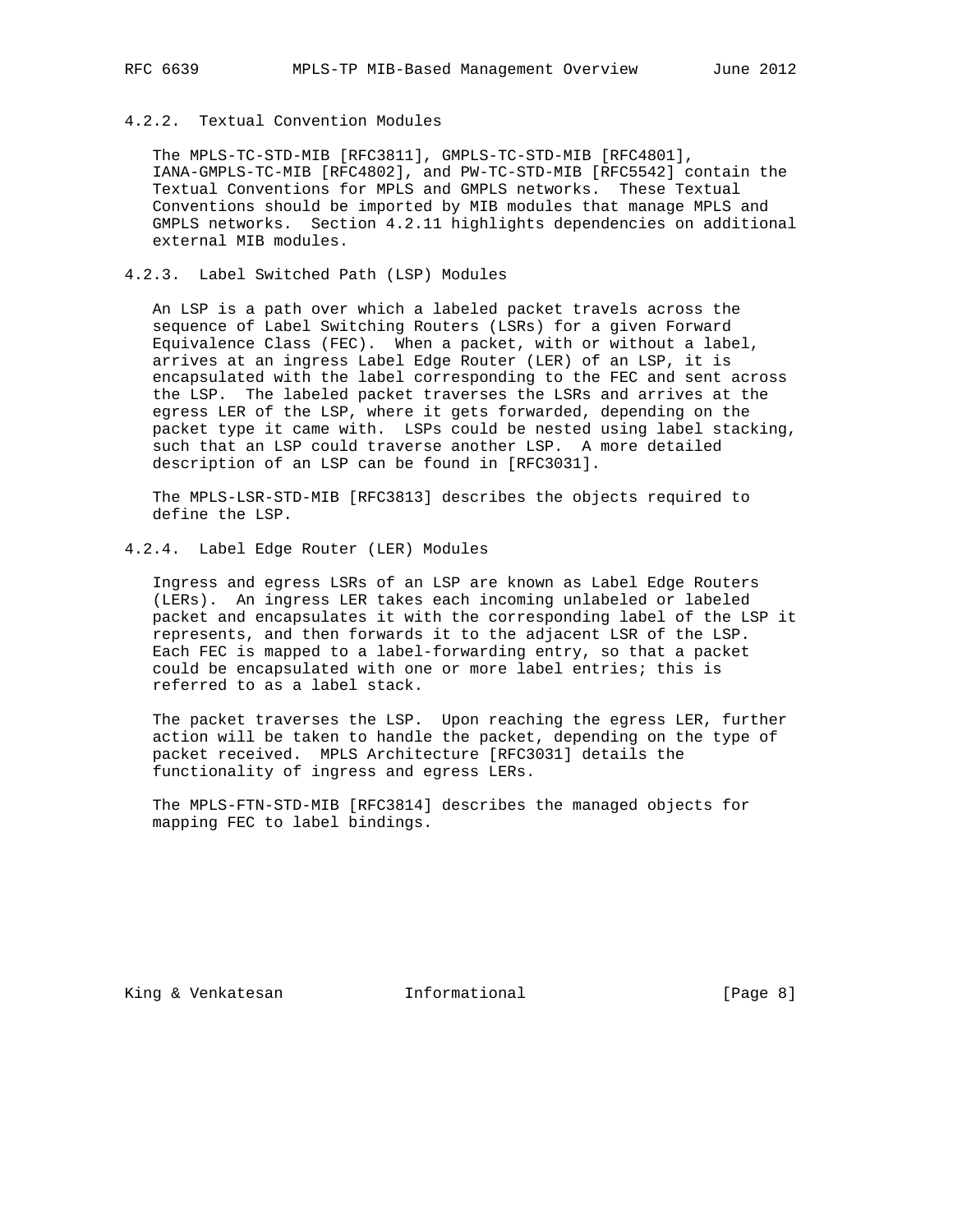## 4.2.5. Label Switching Router (LSR) Modules

 A router that performs MPLS forwarding is known as an LSR. An LSR receives a labeled packet and performs forwarding action based on the label received.

 The LSR maintains a mapping of an incoming label and incoming interface to one or more outgoing labels and outgoing interfaces in its forwarding database. When a labeled packet is received, the LSR examines the topmost label in the label stack and then does a 'swap', 'push', or 'pop' operation based on the contents.

 The MPLS-LSR-STD-MIB [RFC3813] describes the managed objects for modeling an MPLS [RFC3031] LSR. The MPLS-LSR-STD-MIB [RFC3813] contains the managed objects to maintain mapping of in-segments to out-segments.

# 4.2.6. Pseudowire Modules

 The pseudowire (PW) MIB architecture provides a layered modular model into which any supported emulated service such as Frame Relay, ATM, Ethernet, Time-Division Multiplexing (TDM), and Synchronous Optical Network/Synchronous Digital Hierarchy (SONET/SDH) can be connected to any supported Packet Switched Network (PSN) type. This MIB architecture is modeled based on PW3 architecture [RFC3985].

 The emulated service layer, generic PW layer, and PSN Virtual Circuit (VC) layer constitute the different layers of the model. A combination of the MIB modules belonging to each layer provides the glue for mapping the emulated service onto the native PSN service. At least three MIB modules, each belonging to a different layer, are required to define a PW emulated service.

 - The service-specific module is dependent on the emulated signal type and helps in modeling the emulated service layer.

 The PW-ENET-STD-MIB [RFC5603] describes a model for managing Ethernet pseudowire services for transmission over a PSN. This MIB module is generic and common to all types of PSNs supported in the PWE3 Architecture [RFC3985], which describes the transport and encapsulation of L1 and L2 services over supported PSN types.

 In particular, the MIB module associates a port or specific VLANs on top of a physical Ethernet port or a virtual Ethernet interface (for the Virtual Private LAN Service (VPLS)) to a point-to-point PW. It is complementary to the PW-STD-MIB [RFC5601], which manages the generic PW parameters common to all services, including all supported PSN types.

King & Venkatesan Minformational (Page 9)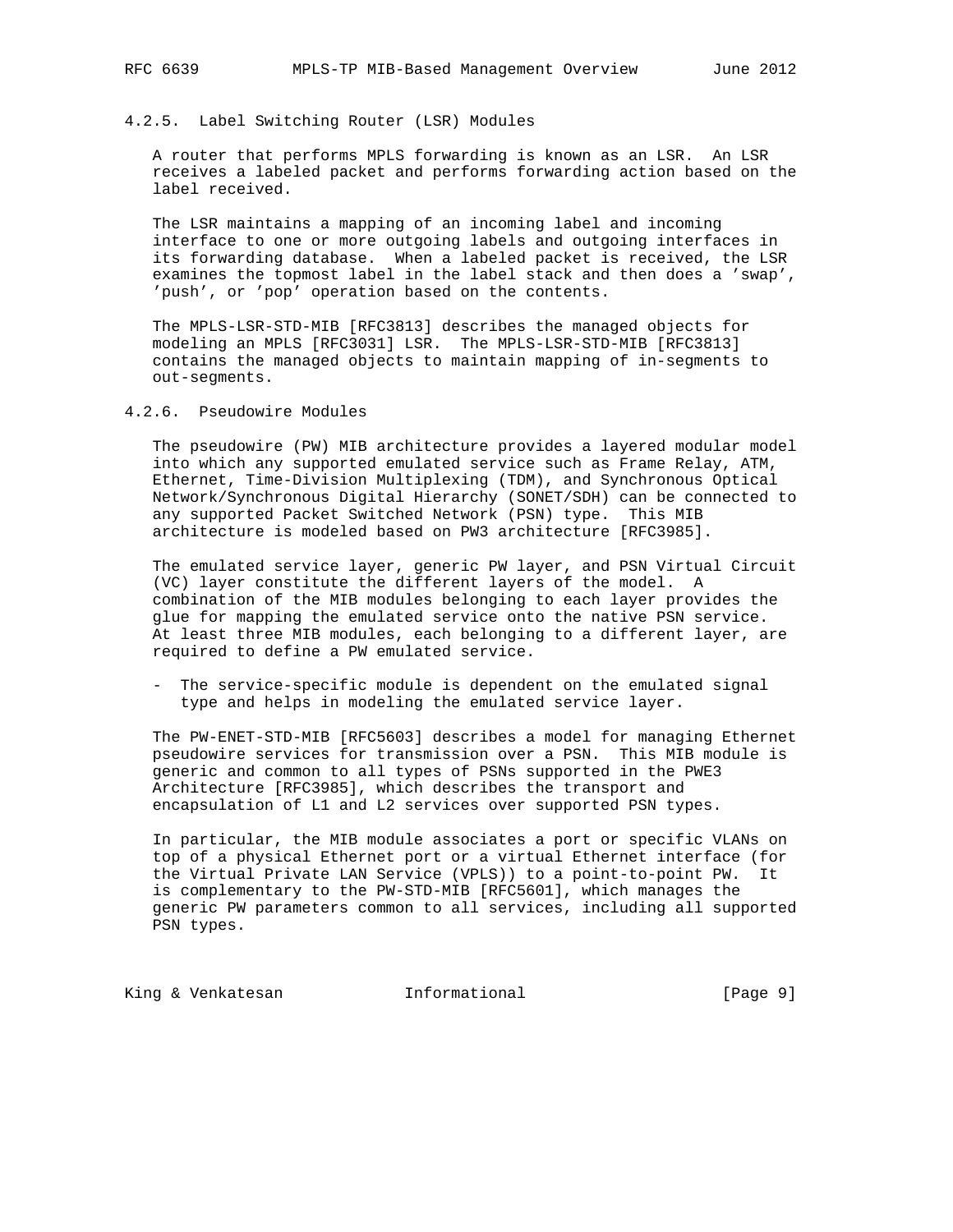The PW-TDM-MIB [RFC5604] describes a model for managing TDM pseudowires, i.e., TDM data encapsulated for transmission over a PSN. The term "TDM" in this document is limited to the scope of Plesiochronous Digital Hierarchy (PDH). It is currently specified to carry any TDM signals in either Structure Agnostic Transport mode (E1, T1, E3, and T3) or Structure Aware Transport mode (E1, T1, and NxDS0) as defined in the PWE3 TDM Requirements document [RFC4197].

 - The generic PW module configures general parameters of the PW that are common to all types of emulated services and PSN types.

 The PW-STD-MIB [RFC5601] defines a MIB module that can be used to manage PW services for transmission over a PSN [RFC3931] [RFC4447]. This MIB module provides generic management of PWs that is common to all types of PSN and PW services defined by the IETF PWE3 Working Group.

 - The PSN-specific module associates the PW with one or more "tunnels" that carry the service over the PSN. There is a different module for each type of PSN.

 The PW-MPLS-STD-MIB [RFC5602] describes a model for managing pseudowire services for transmission over different flavors of MPLS tunnels. The generic PW MIB module [RFC5601] defines the parameters global to the PW, regardless of the underlying PSN and emulated service. This document is applicable for PWs that use the MPLS PSN type in the PW-STD-MIB. Additionally, this document describes the MIB objects that define pseudowire association to the MPLS PSN that is not specific to the carried service.

 Together, [RFC3811], [RFC3812], and [RFC3813] describe the modeling of an MPLS tunnel and a tunnel's underlying cross-connects. This MIB module supports MPLS Traffic Engineering (MPLS-TE) PSNs, non-TE MPLS PSNs (an outer tunnel created by the Label Distribution Protocol (LDP) or manually), and MPLS PW labels only (no outer tunnel).

# 4.2.7. Routing and Traffic Engineering

 In MPLS traffic engineering, it's possible to specify explicit routes or choose routes based on QoS metrics in setting up a path such that some specific data can be routed around network hot spots. TE LSPs can be set up through a management plane or a control plane.

 The MPLS-TE-STD-MIB [RFC3812] describes managed objects for modeling MPLS [RFC3031]-based traffic engineering. This MIB module should be used in conjunction with the companion document [RFC3813] for MPLS based traffic engineering configuration and management.

King & Venkatesan Minformational [Page 10]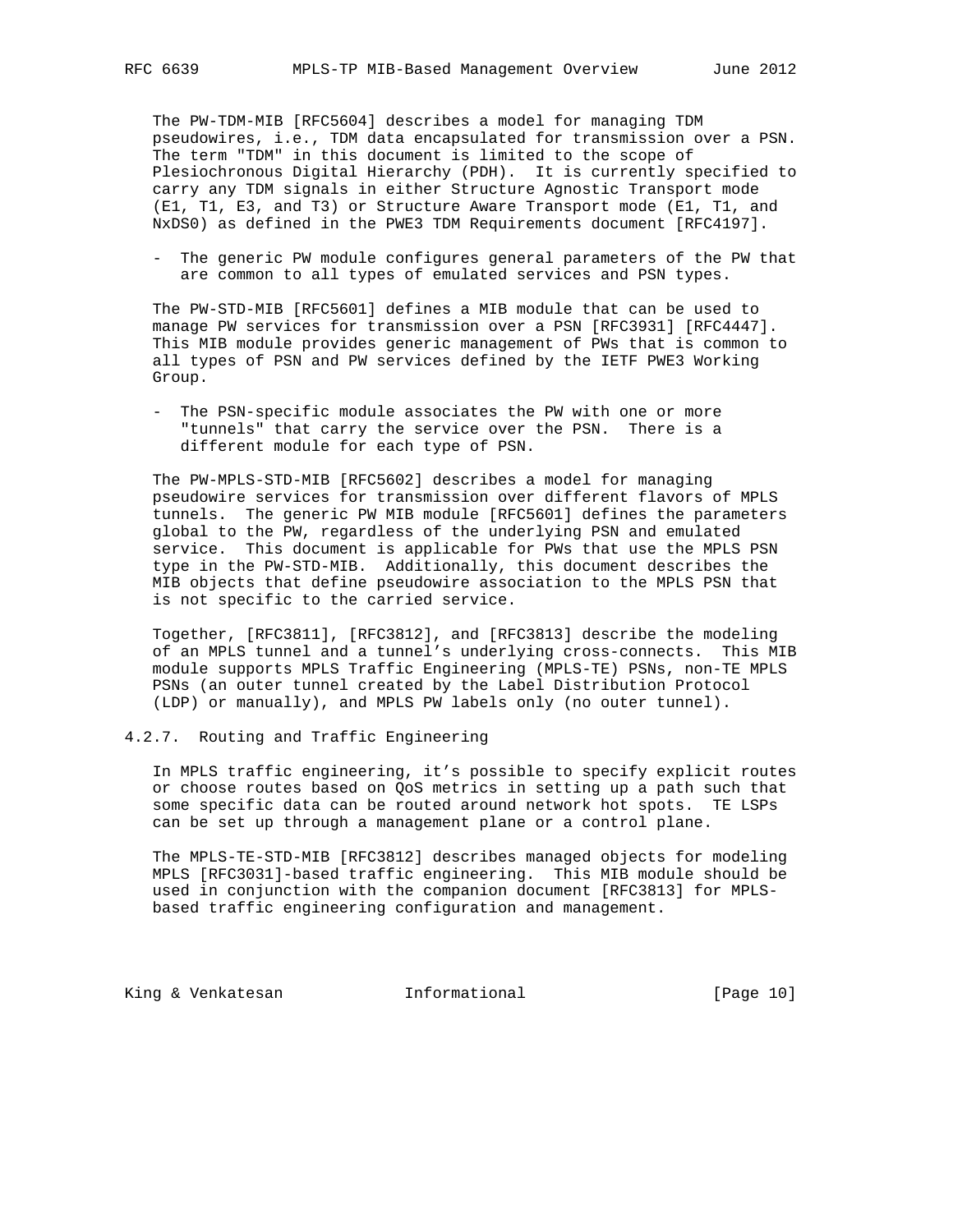4.2.8. Resiliency

 The purpose of MPLS resiliency is to ensure minimal interruption to traffic when a failure occurs within the system or network.

Various components of MPLS resiliency solutions are as follows:

- 1) Graceful restart in LDP and RSVP-TE modules
- 2) Make before break
- 3) Protection switching for LSPs
- 4) Fast reroute for LSPs
- 5) PW redundancy

 The MIB modules below only support MIB-based management for MPLS resiliency.

 MPLS Fast Reroute (FRR) is a restoration network resiliency mechanism used in MPLS TE to redirect traffic onto the backup LSPs in tens of milliseconds in case of link or node failure across the LSP.

 The MPLS-FRR-GENERAL-STD-MIB [RFC6445] contains objects that apply to any MPLS LSR implementing MPLS TE fast-reroute functionality.

 The MPLS-FRR-ONE2ONE-STD-MIB [RFC6445] contains objects that apply to the one-to-one backup method.

 The MPLS-FRR-FACILITY-STD-MIB [RFC6445] contains objects that apply to the facility backup method.

 Protection switching mechanisms have been designed to provide network resiliency for MPLS networks. Different types of protection switching mechanisms, such as 1:1, 1:N, and 1+1, have been designed.

4.2.9. Fault Management and Performance Management

 MPLS manages LSP and pseudowire faults through the use of LSP ping [RFC4379], Virtual Circuit Connectivity Verification (VCCV) [RFC5085], Bidirectional Forwarding Detection (BFD) for LSPs [RFC5884], and BFD for VCCV [RFC5885] tools.

 MPLS currently focuses on in and/or out packet counters, errored packets, and discontinuity time.

King & Venkatesan Minformational (Page 11)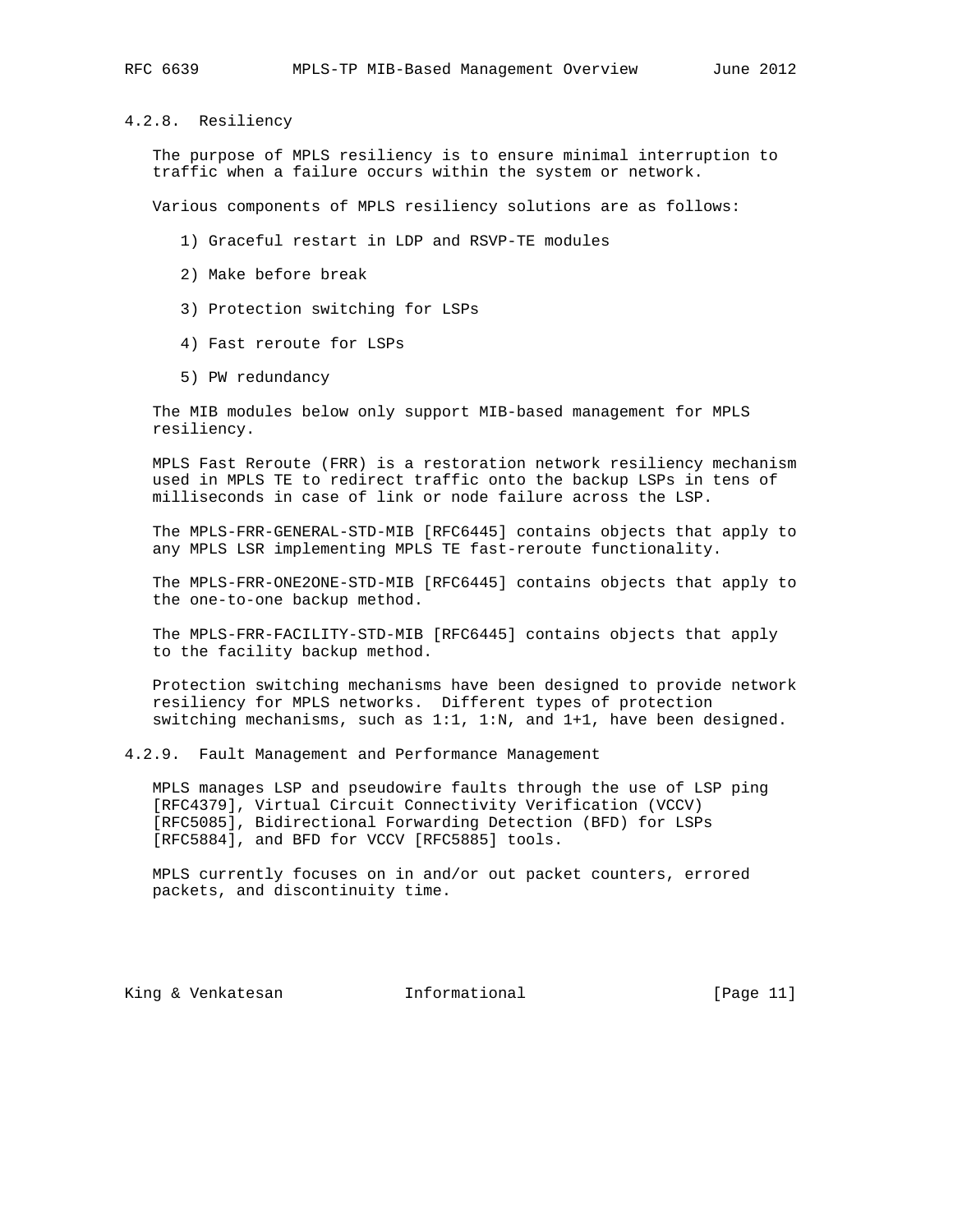Some of the MPLS and pseudowire performance tables used for performance management are given below.

 The mplsTunnelPerfTable [RFC3812] provides several counters (e.g., packets forwarded, packets dropped because of errors) to measure the performance of the MPLS tunnels.

 The mplsInterfacePerfTable [RFC3813] provides performance information (incoming and outgoing labels in use, and lookup failures) on a per-interface basis.

 The mplsInSegmentPerfTable [RFC3813] contains statistical information (total packets received by the in-segment, total errored packets received, total packets discarded, discontinuity time) for incoming MPLS segments to an LSR.

 The mplsOutSegmentPerfTable [RFC3813] contains statistical information (total packets received, total errored packets received, total packets discarded, discontinuity time) for outgoing MPLS segments from an LSR.

 The mplsFTNPerfTable [RFC3814] contains performance information for the specified interface and an FTN entry mapped to this interface.

 The mplsLdpEntityStatsTable [RFC3815] and mplsLdpSessionStatsTable [RFC3815] contain statistical information (session attempts, errored packets, notifications) about an LDP entity.

 The pwPerfCurrentTable [RFC5601], pwPerfIntervalTable [RFC5601], and pwPerf1DayIntervalTable [RFC5601] provide pseudowire performance information (in and/or out packets) based on time (current interval, preconfigured specific interval, 1-day interval).

 The pwEnetStatsTable [RFC5603] contains statistical counters specific for Ethernet PW.

 The pwTDMPerfCurrentTable [RFC5604], pwTDMPerfIntervalTable [RFC5604], and pwTDMPerf1DayIntervalTable [RFC5604] contain statistical information accumulated per 15-minute, 24-hour, and 1-day periods, respectively.

 The gmplsTunnelErrorTable [RFC4802] and gmplsTunnelReversePerfTable [RFC4802] provide information about performance, errored packets, and in/out packet counters.

King & Venkatesan Minformational (Page 12)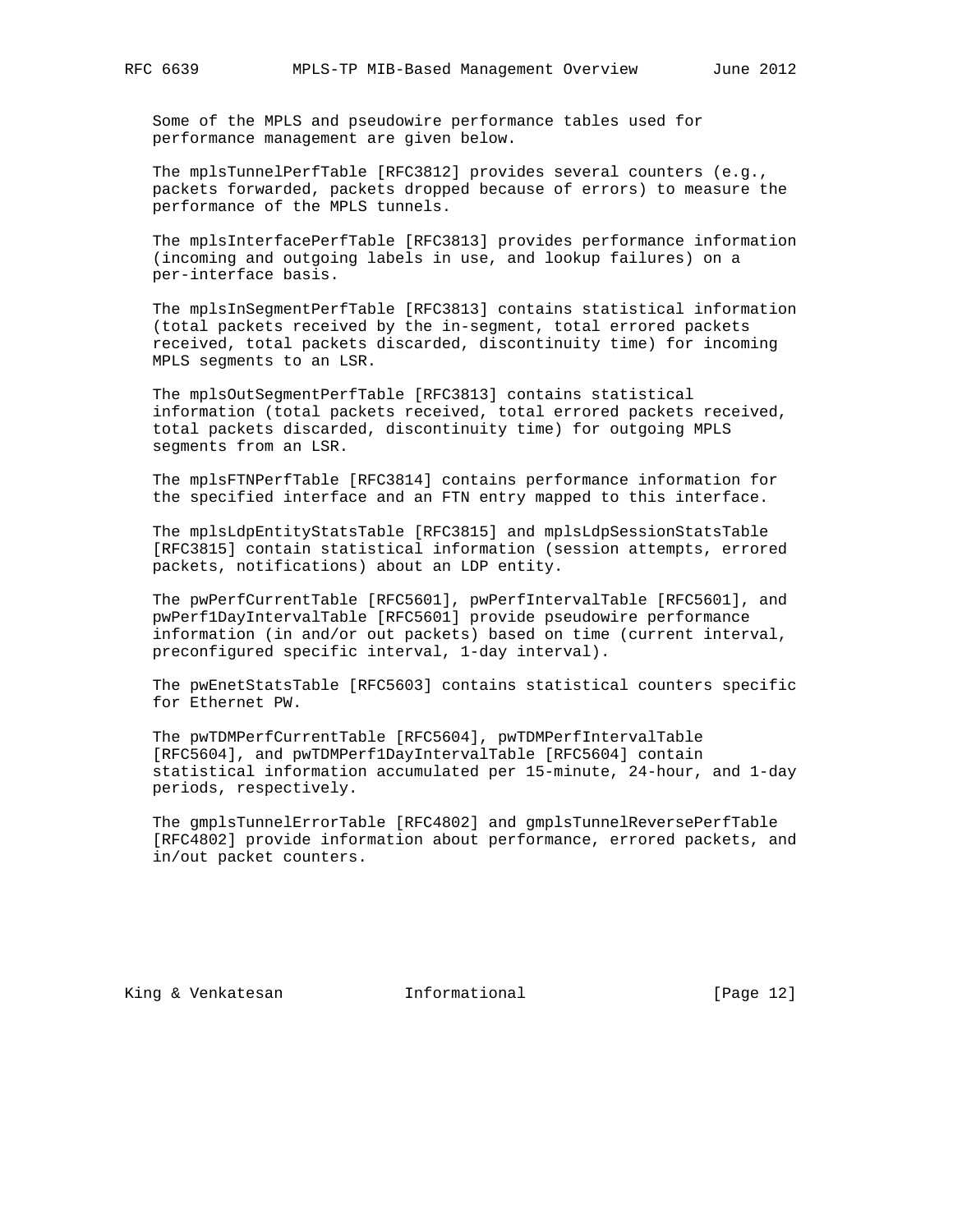#### 4.2.10. MIB Module Interdependencies

 This section provides an overview of the relationship between the MPLS MIB modules for managing MPLS networks. More details of these relationships are given below.

 [RFC4221] mainly focuses on MPLS MIB module interdependencies. This section also highlights GMPLS and PW MIB module interdependencies.

 The relationship "A --> B" means that A depends on B and that MIB module A uses an object, object identifier, or Textual Convention defined in MIB module B, or that MIB module A contains a pointer (index or RowPointer) to an object in MIB module B.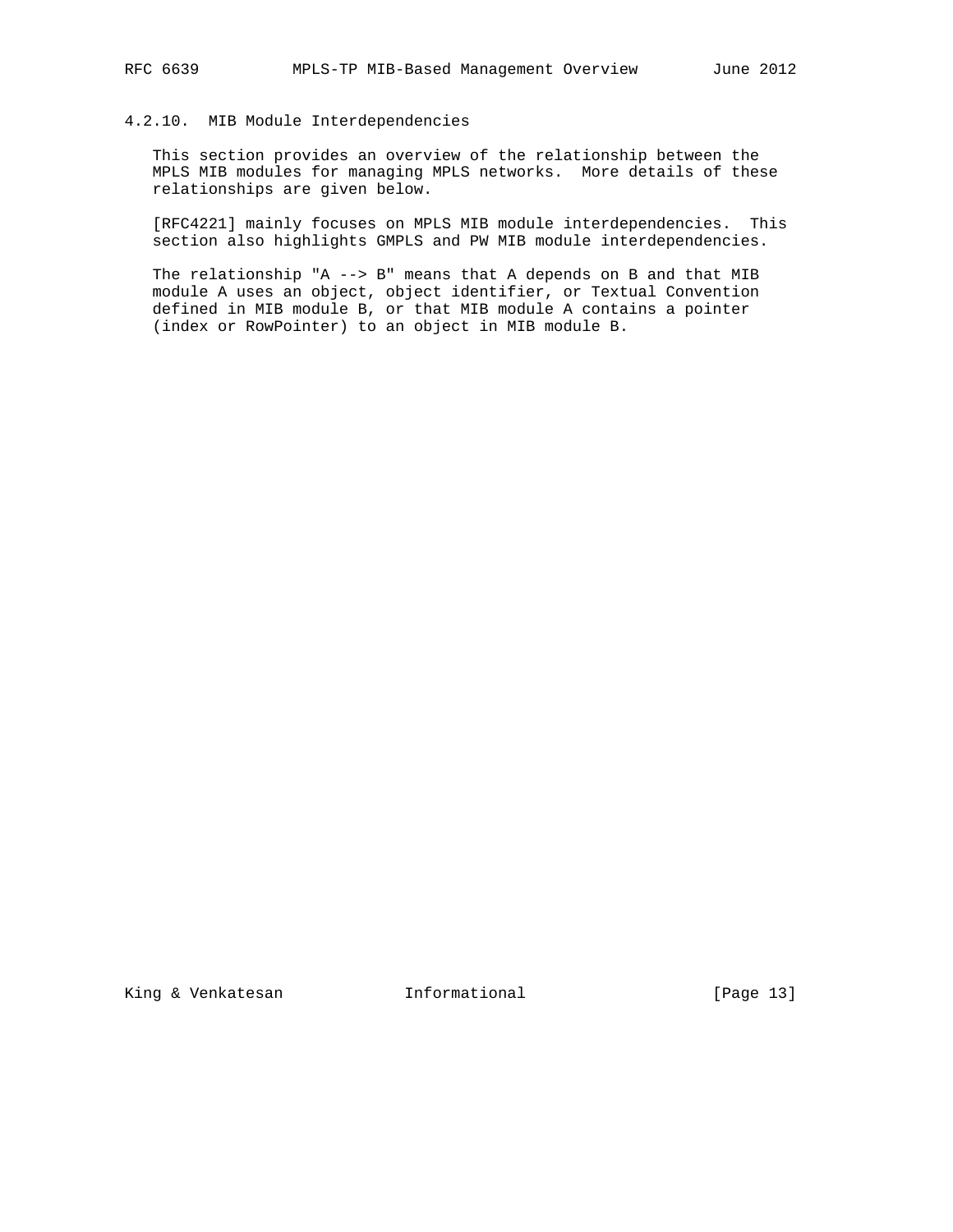

Thus,

- All the MPLS MIB modules depend on the MPLS-TC-STD-MIB.
- All the GMPLS MIB modules depend on the GMPLS-TC-STD-MIB.
- All the PW MIB modules depend on the PW-TC-STD-MIB.

King & Venkatesan Informational [Page 14]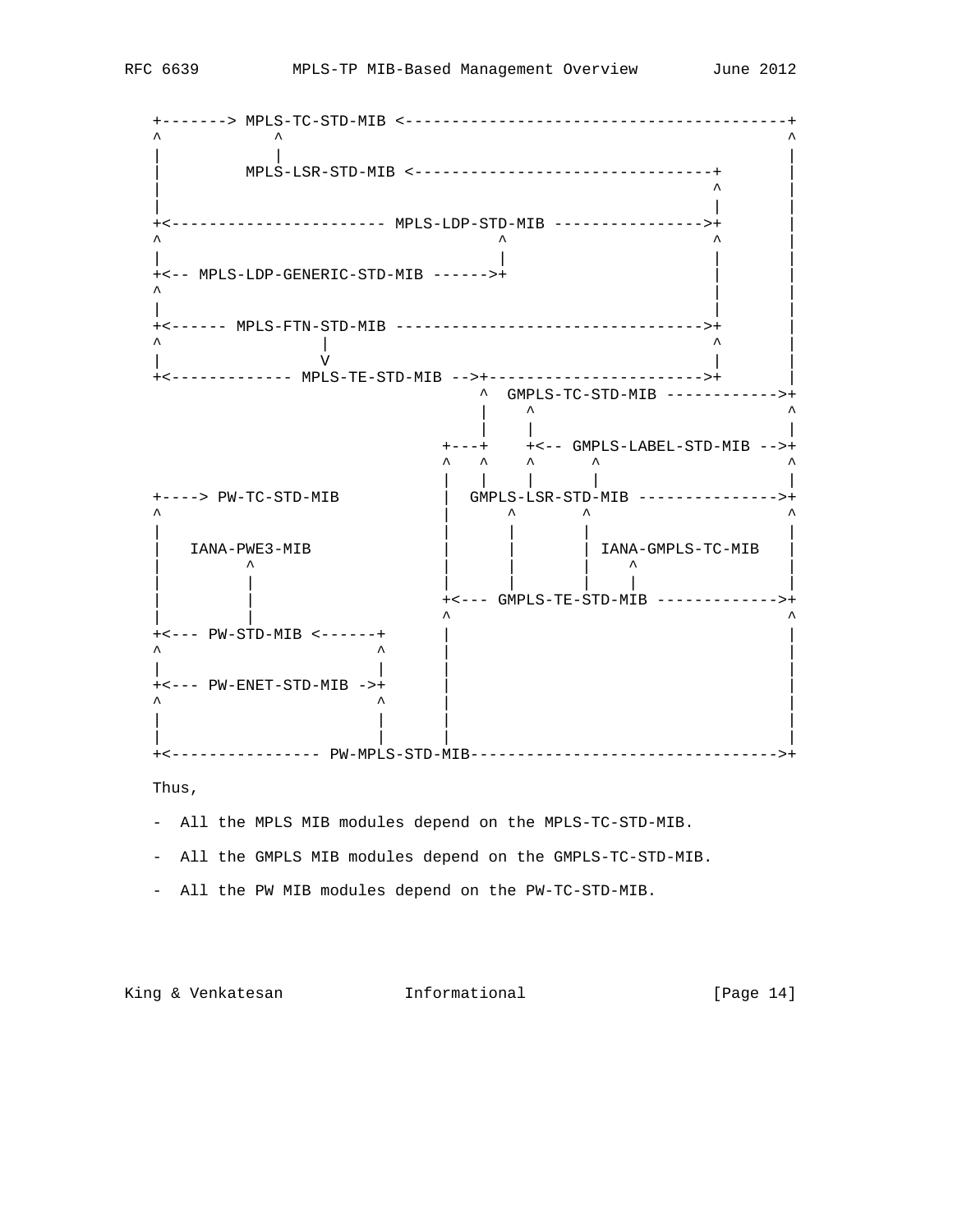- The MPLS-LDP-STD-MIB, MPLS-TE-STD-MIB, MPLS-FTN-STD-MIB, GMPLS-LSR-STD-MIB, and PW-MPLS-STD-MIB contain references to objects in the MPLS-LSR-STD-MIB.
- The MPLS-LDP-GENERIC-STD-MIB contains references to objects in the MPLS-LDP-STD-MIB.
- The MPLS-FTN-STD-MIB, PW-MPLS-STD-MIB, and GMPLS-TE-STD-MIB contain references to objects in the MPLS-TE-STD-MIB.
- The PW-MPLS-STD-MIB and PW-ENET-STD-MIB contain references to objects in the PW-STD-MIB.
- The PW-STD-MIB contains references to objects in the IANA-PWE3-MIB.
- The GMPLS-TE-STD-MIB contains references to objects in the IANA-GMPLS-TC-MIB.
- The GMPLS-LSR-STD-MIB contains references to objects in the GMPLS-LABEL-STD-MIB.

 Note that there is a Textual Convention (MplsIndexType) defined in the MPLS-LSR-STD-MIB that is imported by the MPLS-LDP-STD-MIB.

4.2.11. Dependencies on External MIB Modules

 With the exception of the MPLS-TC-STD-MIB, all the MPLS MIB modules have dependencies on the Interfaces MIB (also called the Interfaces Group MIB or the IF-MIB) [RFC2863]. The MPLS-FTN-STD-MIB references IP-capable interfaces on which received traffic is to be classified using indexes in the Interfaces Table (ifTable) of the IF-MIB [RFC2863]. The other MPLS MIB modules reference MPLS-capable interfaces in the ifTable.

 The IF-MIB [RFC2863] defines generic managed objects for managing interfaces. The MPLS MIB modules contain media-specific extensions to the Interfaces Group for managing MPLS interfaces.

 The MPLS MIB modules assume the interpretation of the Interfaces Group to be in accordance with [RFC2863], which states that the ifTable contains information on the managed resource's interfaces and that each sub-layer below the internetwork layer of a network interface is considered an interface. Thus, the MPLS interface is represented as an entry in the ifTable.

 The interrelation of entries in the ifTable is defined by the Interface Stack Group defined in [RFC2863].

King & Venkatesan Minformational (Page 15)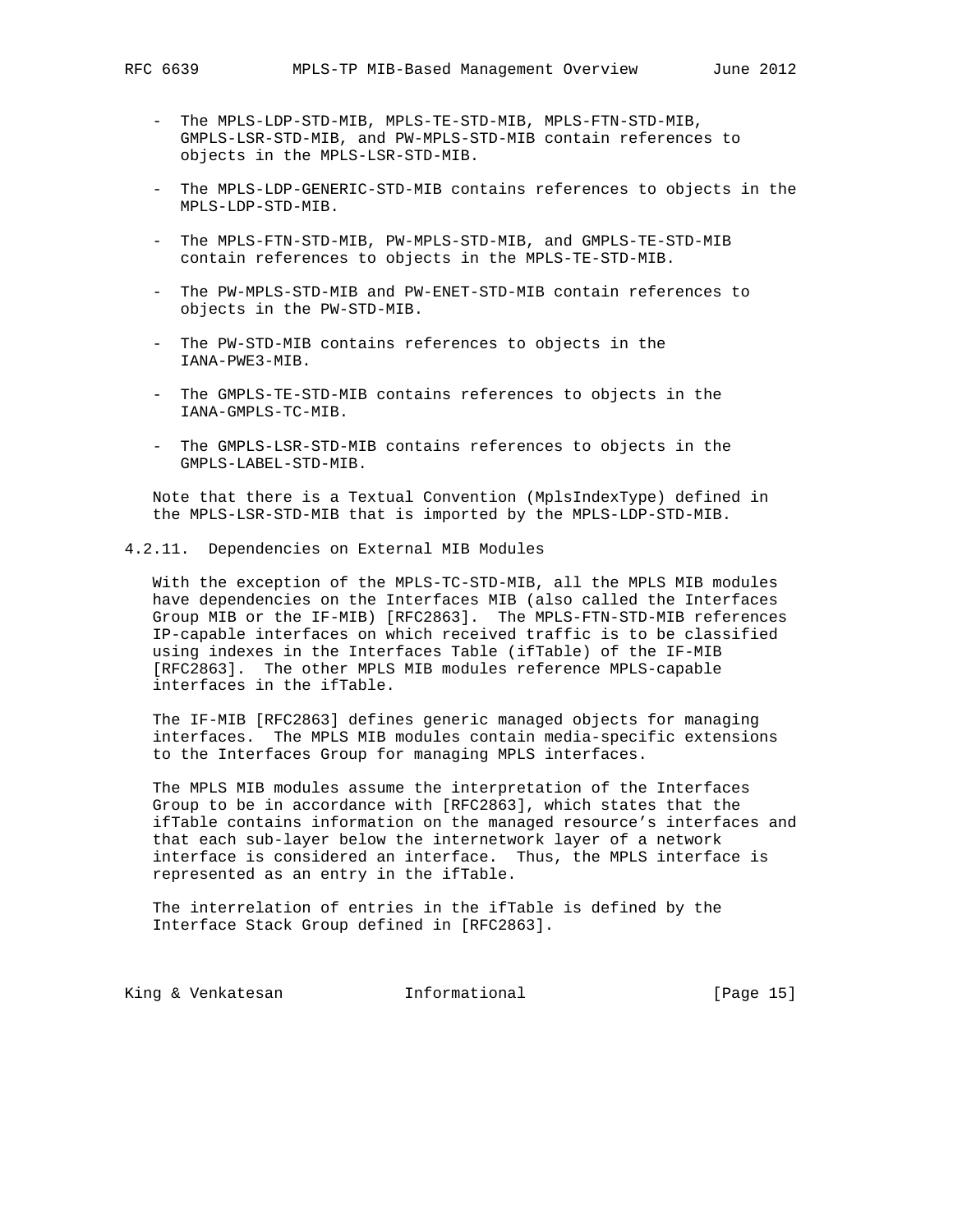The MPLS MIB modules have dependencies on the TE-LINK-STD-MIB for maintaining traffic engineering information.

 The MPLS MIB modules depend on the Constrained Shortest Path First (CSPF) component to obtain the path required for an MPLS tunnel to reach the end point of the tunnel, and on the BFD component to verify data-plane failures of LSPs and PWs.

 Finally, all of the MIB modules import standard Textual Conventions such as integers, strings, timestamps, etc., from the MIB modules in which they are defined.

5. Applicability of MPLS MIB Modules to MPLS-TP

 This section highlights gaps in existing MPLS MIB modules in order to determine extensions or additional MIB modules that are required to support MPLS-TP in MPLS networks.

 [RFC5951] specifies the requirements for the management of equipment used in networks supporting MPLS-TP. It also details the essential network management capabilities for operating networks consisting of MPLS-TP equipment.

 [RFC5950] provides the network management framework for MPLS-TP. The document explains how network elements and networks that support MPLS-TP can be managed using solutions that satisfy the requirements defined in [RFC5951]. The relationship between MPLS-TP management and OAM is described in the MPLS-TP framework document [RFC5950].

 The MPLS MIB documents MPLS-TE-STD-MIB [RFC3812], PW-STD-MIB [RFC5601], and MPLS-LSR-STD-MIB [RFC3813], and their associated MIB modules, are reused for MPLS-based transport network management.

 Fault management and performance management form key parts of the OAM function. MPLS-TP OAM is described in [RFC6371].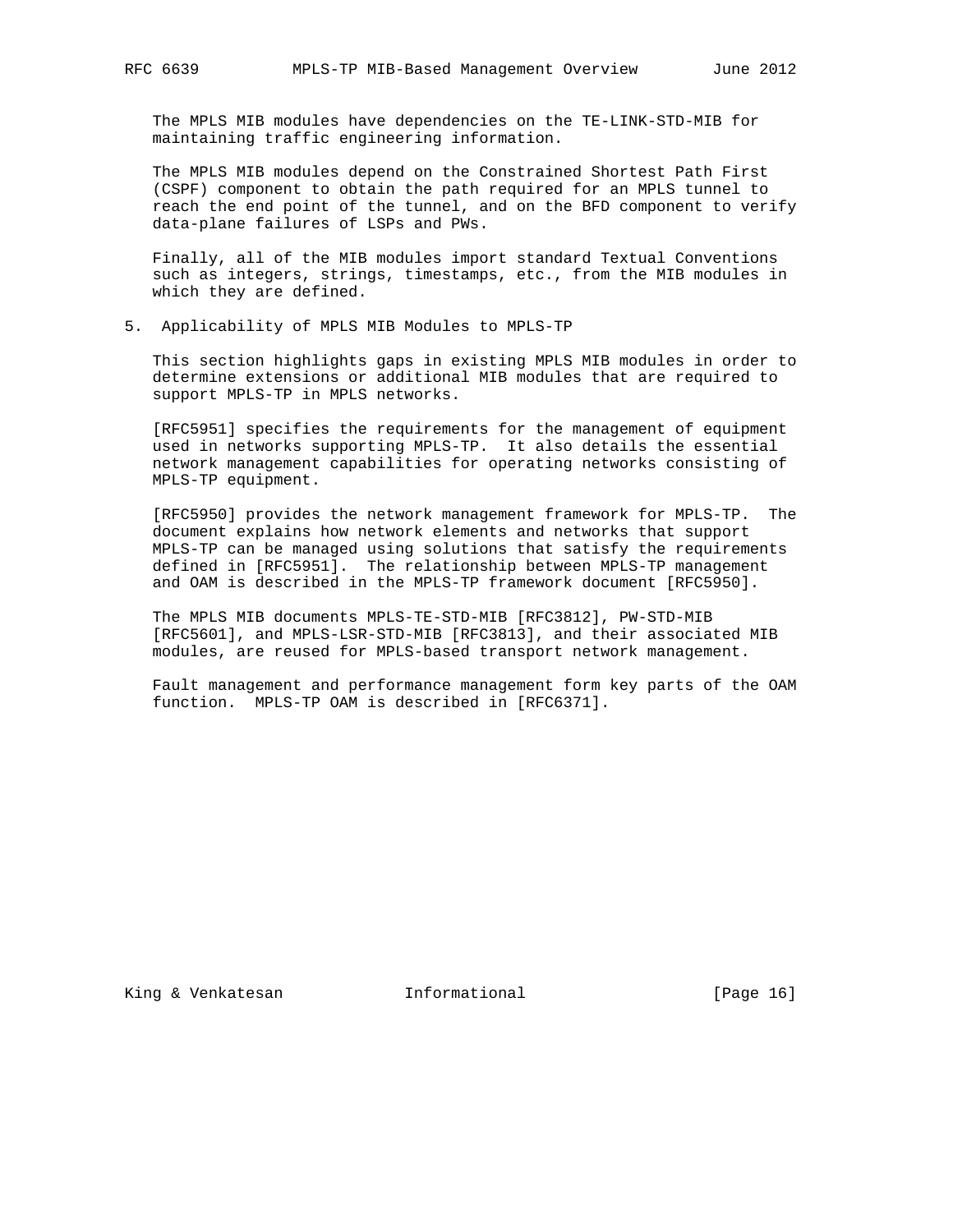- 
- 5.1. MPLS-TP Tunnel
- 5.1.1. Gap Analysis

 An MPLS-TP tunnel can be operated over IP and/or ITU-T Carrier Code (ICC) environments. The points below capture the gaps in existing MPLS MIB modules for managing MPLS-TP networks.

- IP-based environment
	- i. The MPLS-TE-STD-MIB [RFC3812] does not support the tunnel Ingress/Egress identifier based on Global\_ID and Node\_ID [RFC6370].
	- ii. The MPLS-TE-STD-MIB [RFC3812] does not support co-routed/associated bidirectional tunnel configurations.
- ICC-based environment
	- i. The MPLS-TE-STD-MIB [RFC3812] does not support the tunnel LSR identifier based on ICC.

#### 5.1.2. Recommendations

- New MIB definitions may be created for Global\_Node\_ID and/or ICC configurations.
- The MPLS-LSR-STD-MIB [RFC3813] module may be enhanced to identify the next hop based on a Media Access Control (MAC) address for environments that do not use IP. The mplsOutSegmentTable may be extended to hold the MAC address.
- The MPLS-TE-STD-MIB [RFC3812] and MPLS-LSR-STD-MIB may be enhanced to provide static and signaling MIB module extensions for co-routed/associated bidirectional LSPs.
- 5.2. MPLS-TP Pseudowire

## 5.2.1. Gap Analysis

 MPLS-TP pseudowire can be operated over IP and/or ICC environments. The points below capture the gaps in existing PW MIB modules for managing MPLS-TP networks.

 [RFC6370] specifies an initial set of identifiers to be used in MPLS-TP. These identifiers were chosen to be compatible with existing MPLS, GMPLS, and PW definitions.

King & Venkatesan Minformational (Page 17)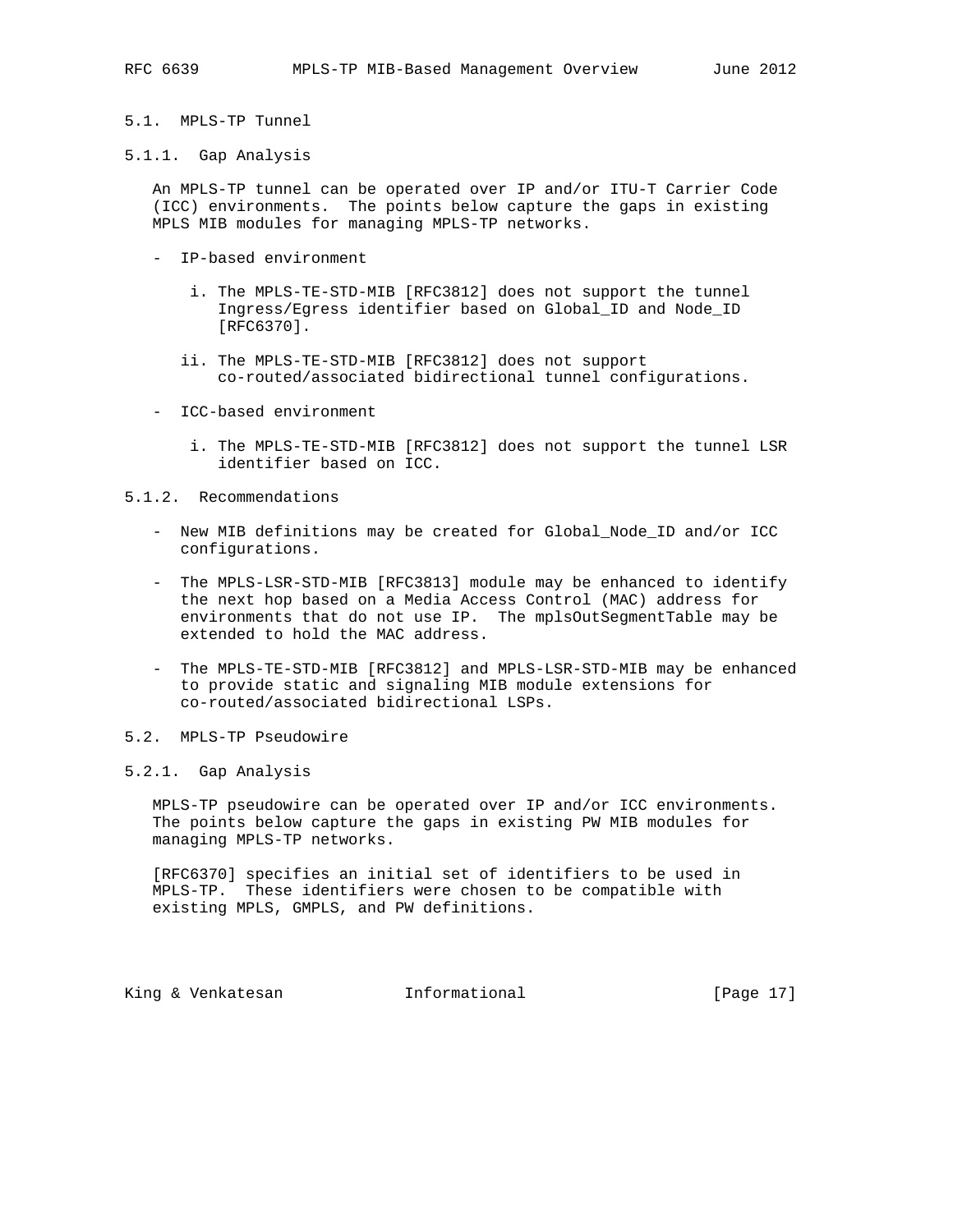- - IP-based environment
		- i. The PW-STD-MIB [RFC5601] does not support the PW end point identifier based on Global\_ID and Node\_ID.
		- ii. The PW-MPLS-STD-MIB [RFC5602] does not support operation over co-routed/associated bidirectional tunnels.
	- ICC-based environment
		- i. The PW-STD-MIB [RFC5601] does not support the PW end point identifier based on ICC.
- 5.2.2. Recommendations
	- The PW-MPLS-STD-MIB [RFC5602] can be enhanced to operate over co-routed/associated bidirectional tunnels.
- 5.3. MPLS-TP Sections
- 5.3.1. Gap Analysis

The existing MPLS MIB modules do not support MPLS-TP sections.

5.3.2. Recommendations

 Link-specific and/or path/segment-specific sections can be supported by enhancing the IF-MIB [RFC2863], MPLS-TE-STD-MIB [RFC3812], and PW-STD-MIB [RFC5601] MIB modules.

- 5.4. MPLS-TP OAM
- 5.4.1. Gap Analysis

 MPLS manages LSP and pseudowire faults through LSP ping [RFC4379], VCCV [RFC5085], BFD for LSPs [RFC5884], and BFD for VCCV [RFC5885] tools.

 The MPLS MIB modules do not support the following MPLS-TP OAM functions:

- o Continuity Check and Connectivity Verification
- o Remote Defect Indication
- o Alarm Reporting
- o Lock Reporting

King & Venkatesan Minformational (Page 18)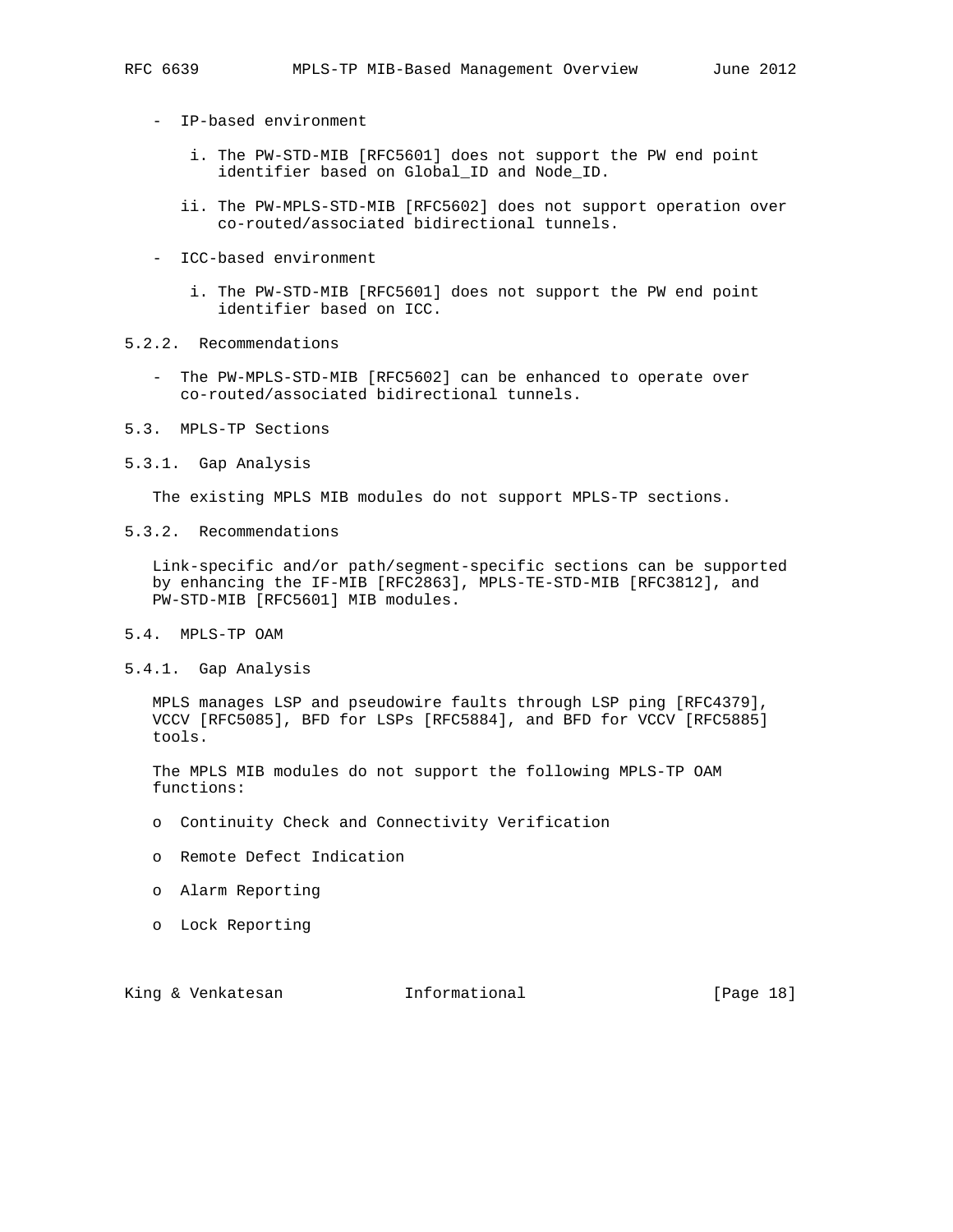- - o Lock Instruct
	- o Client Failure Indication
	- o Packet Loss Measurement
	- o Packet Delay Measurement
- 5.4.2. Recommendations

 New MIB module for BFD can be created to address all the gaps mentioned in Section 5.4.1.

- 5.5. MPLS-TP Protection Switching and Recovery
- 5.5.1. Gap Analysis

 An important aspect that MPLS-TP technology provides is protection switching. In general, the mechanism of protection switching can be described as the substitution of a protection or standby facility for a working or primary facility.

 The MPLS MIB modules do not provide support for protection switching and recovery in the following three topologies: linear, ring, and mesh.

5.5.2. Recommendations

 New MIB modules can be created to address all the gaps mentioned in Section 5.5.1.

- 5.6. MPLS-TP Interfaces
- 5.6.1. Gap Analysis

 As per [RFC6370], an LSR requires identification of the node itself and of its interfaces. An interface is the attachment point to a server layer MPLS-TP section or MPLS-TP tunnel.

 The MPLS MIB modules do not provide support for configuring the interfaces within the context of an operator.

5.6.2. Recommendations

 New MIB definitions can be created to address the gaps mentioned in Section 5.6.1.

King & Venkatesan Informational [Page 19]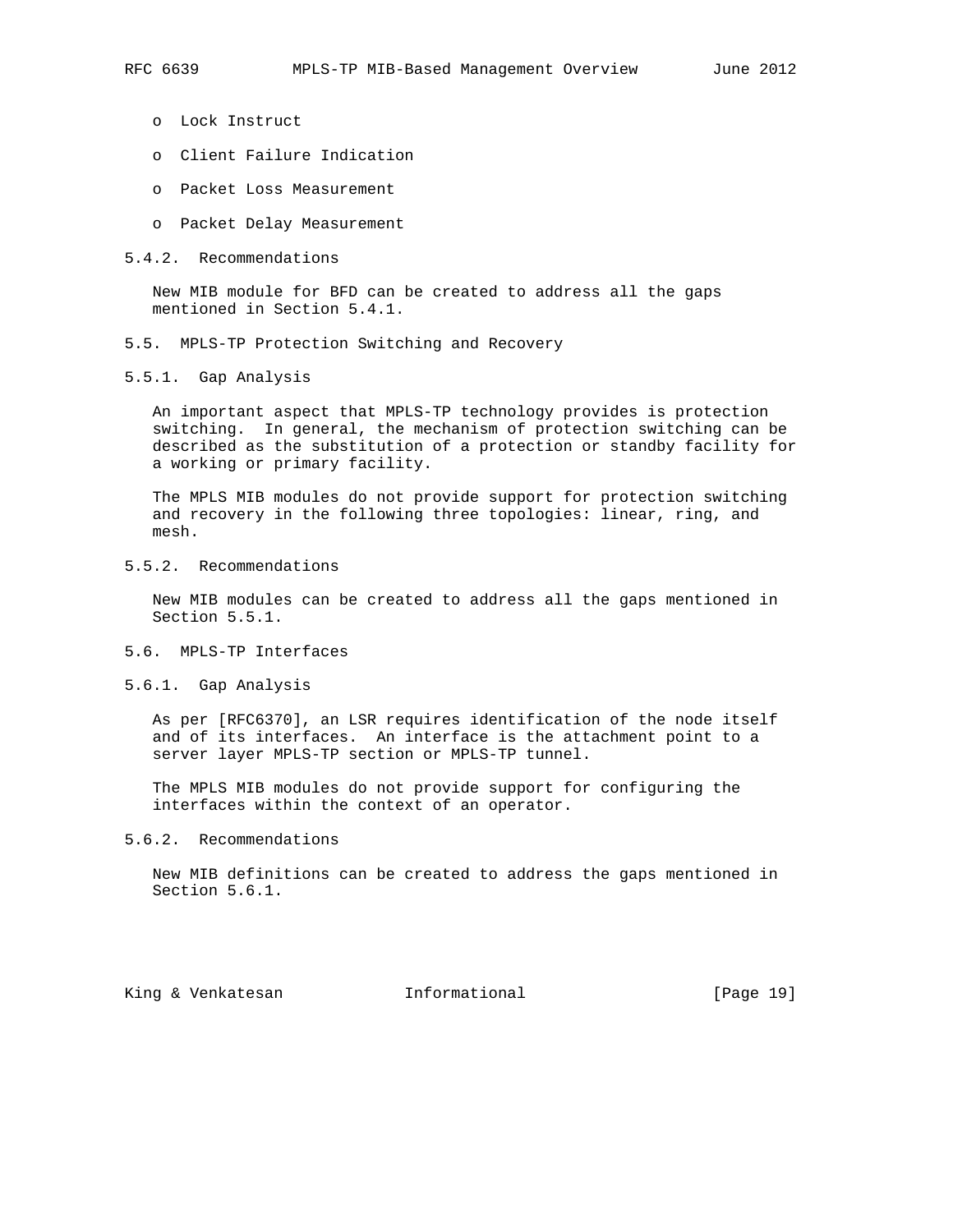6. An Introduction to the MPLS-TP MIB Modules

 This section highlights new MIB modules that have been identified as being required for MPLS-TP. This section also provides an overview of the purpose of each MIB module within the MIB documents, what it can be used for, and how it relates to the other MIB modules.

 Note that each new MIB module (apart from Textual Conventions modules) will contain one or more Compliance Statements to indicate which objects must be supported in what manner to claim a specific level of compliance. Additional text, either in the documents that define the MIB modules or in separate Applicability Statements, will define which Compliance Statements need to be conformed to in order to provide specific MPLS-TP functionality. This document does not set any requirements in that respect, although some recommendations are included in the sections that follow.

- 6.1. MPLS-TP MIB Modules
- 6.1.1. New MIB Modules for MPLS-TP

Four new MIB modules are identified as follows:

- Textual Conventions for MPLS-TP
- Identifiers for MPLS-TP
- LSR MIB Extensions for MPLS-TP
- Tunnel Extensions for MPLS-TP

 Note that the MIB modules mentioned here are applicable for MPLS operations as well.

6.1.2. Textual Conventions for MPLS-TP

 A new MIB module needs to be written that will define Textual Conventions [RFC2579] for MPLS-TP-related MIB modules. These conventions allow multiple MIB modules to use the same syntax and format to provide a concept that is shared between the MIB modules.

 For example, a Maintenance Entity Group End Point (MEP) identifier is used to identify a maintenance entity group end point within MPLS-TP networks. The Textual Convention representing the MEP identifier should be defined in a new Textual Convention MIB module.

 All new extensions related to MPLS-TP are defined in the MIB module and will be referenced by other MIB modules to support MPLS-TP.

King & Venkatesan Minformational [Page 20]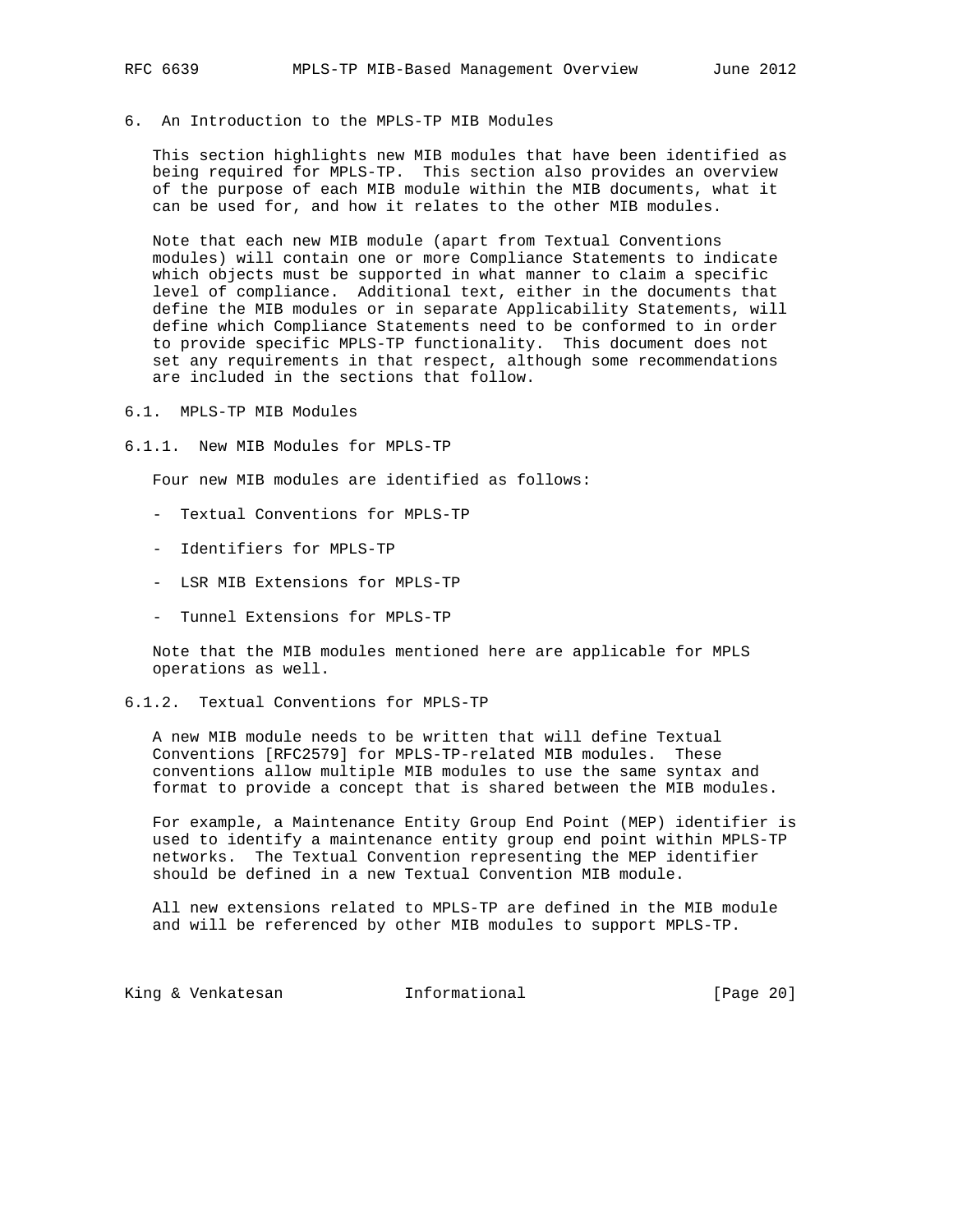6.1.3. Identifiers for MPLS-TP

 New identifiers describe managed objects that are used to model common MPLS-TP identifiers [RFC6370].

6.1.4. LSR MIB Extensions for MPLS-TP

 The MPLS-LSR-STD-MIB describes managed objects for modeling an MPLS LSR. This puts it at the heart of the management architecture for MPLS.

 In the case of MPLS-TP, the MPLS-LSR-STD-MIB is extended to support MPLS-TP LSPs, which are co-routed or associated bidirectionally. This extended MIB is also applicable for modeling MPLS-TP tunnels.

6.1.5. Tunnel Extensions for MPLS-TP

 The MPLS-TE-STD-MIB describes managed objects that are used to model and manage MPLS-TE tunnels.

 MPLS-TP tunnels are very similar to MPLS-TE tunnels but are co-routed or associated bidirectionally.

 The MPLS-TE-STD-MIB must be extended to support the MPLS-TP-specific attributes for the tunnel.

6.2. PWE3 MIB Modules for MPLS-TP

 This section provides an overview of pseudowire-extension MIB modules used to meet MPLS-based transport network requirements.

6.2.1. New MIB Modules for MPLS-TP Pseudowires

Three new MIB modules are identified as follows:

- Pseudowire Textual Conventions for MPLS-TP
- Pseudowire Extensions for MPLS-TP
- Pseudowire MPLS Extensions for MPLS-TP

6.2.2. Pseudowire Textual Conventions for MPLS-TP

 The PW-TC-STD-MIB defines Textual Conventions used for PW technology and for PWE3 MIB modules. A new Textual Convention MIB module is required to define textual definitions for MPLS-TP-specific pseudowire attributes.

King & Venkatesan Informational [Page 21]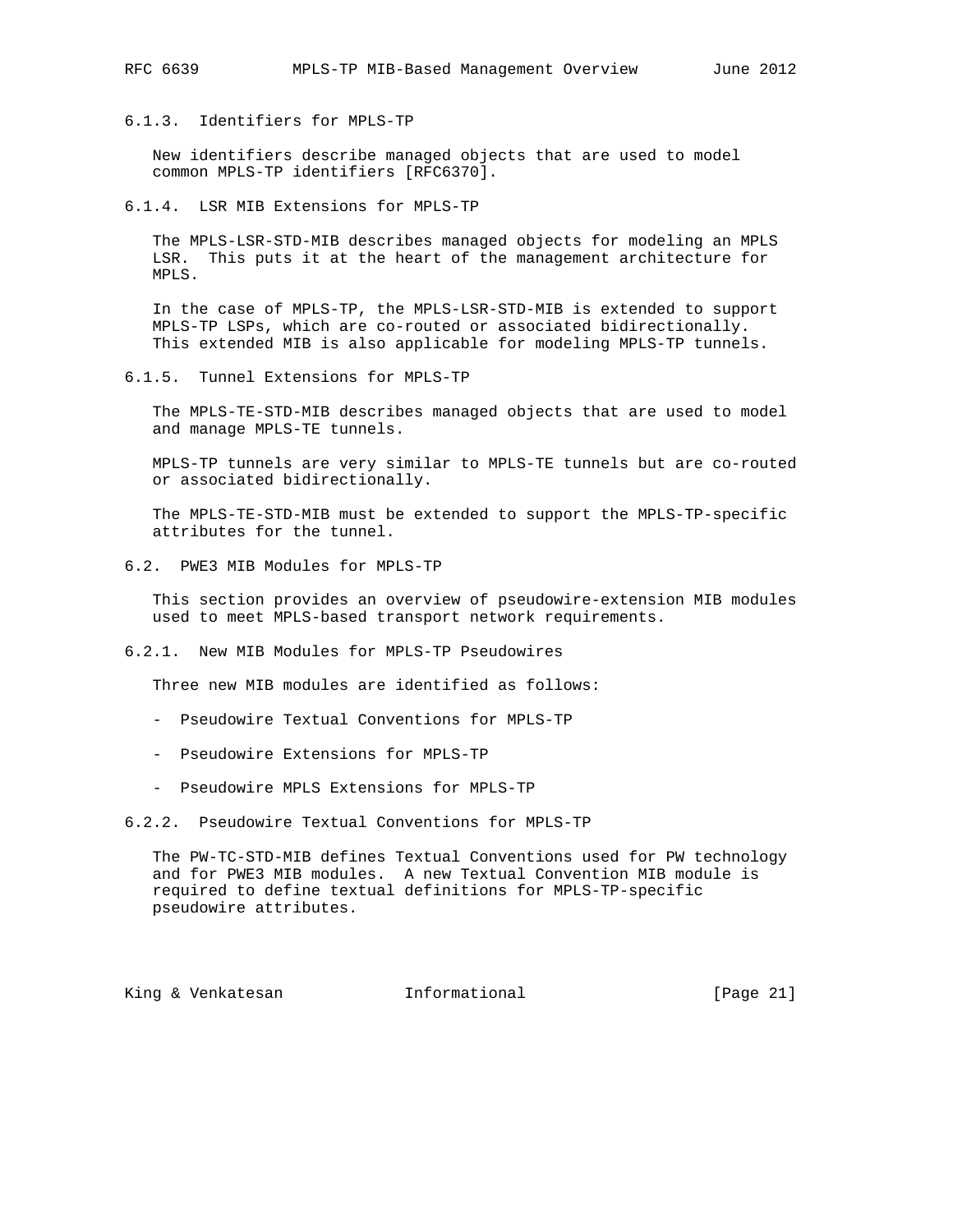6.2.3. Pseudowire Extensions for MPLS-TP

 The PW-STD-MIB describes managed objects for the modeling of pseudowire edge-to-edge services carried over a general PSN. This MIB module is extended to support MPLS-TP-specific attributes related to pseudowires.

6.2.4. Pseudowire MPLS Extensions for MPLS-TP

 The PW-MPLS-STD-MIB defines the managed objects for pseudowire operations over MPLS LSRs. This MIB module supports

- manually and dynamically signaled PWs
- point-to-point connections
- the use of any emulated service
- outer tunnels provisioned using MPLS-TE
- PWs with no outer tunnel

 An extended MIB module would define additional objects, extending the PW-MPLS-STD-MIB by continuing to support configurations that operate with or without an outer tunnel.

6.3. OAM MIB Modules for MPLS-TP

 This section provides an overview of Operations, Administration, and Maintenance (OAM) MIB modules for MPLS LSPs and pseudowires.

6.3.1. New MIB Modules for OAM for MPLS-TP

Two new MIB modules are identified as follows:

- BFD MIB module
- OAM MIB module
- 6.3.2. BFD MIB Module

 The BFD-STD-MIB defines managed objects for performing BFD operations in IP networks. This MIB module is modeled to support the BFD protocol [RFC5880].

 A new MIB module needs to be written that will be an extension to BFD-STD-MIB managed objects to support BFD operations on MPLS LSPs and PWs.

King & Venkatesan **Informational** [Page 22]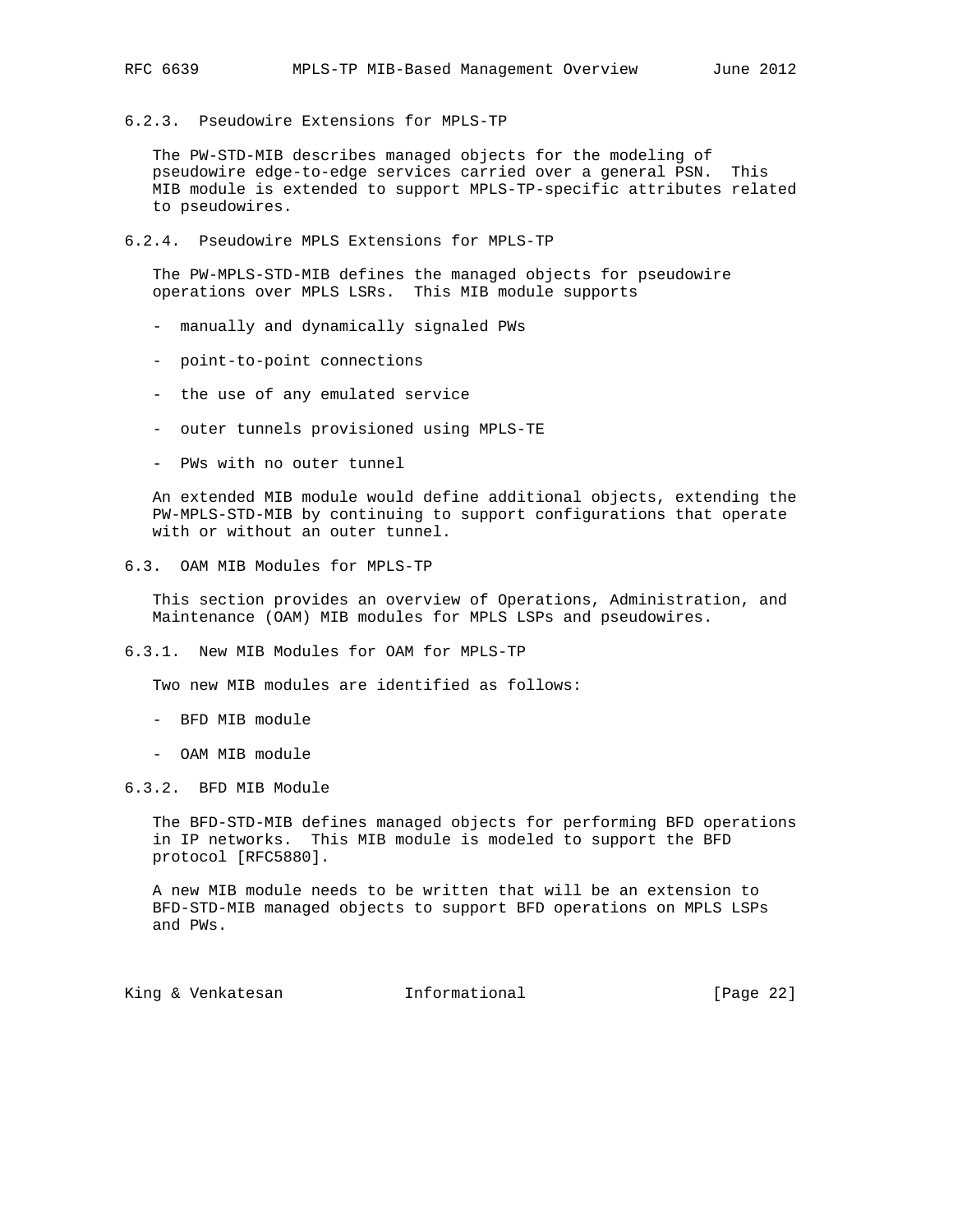6.3.3. OAM MIB Module

 A new MIB module needs to be written that will define managed objects for OAM maintenance identifiers, i.e., Maintenance Entity Group (MEG) identifiers, the MEP, and the Maintenance Entity Group Intermediate Point (MIP). Maintenance points are uniquely associated with a MEG. Within the context of a MEG, MEPs and MIPs must be uniquely identified.

6.4. Protection Switching and Recovery MIB Modules for MPLS-TP

 This section provides an overview of protection switching and recovery MIB modules for MPLS LSPs and pseudowires.

6.4.1. New MIB Modules for MPLS Protection Switching and Recovery

Three new MIB modules are identified as follows:

- Linear Protection Switching MIB module
- Ring Protection Switching MIB module
- Mesh Protection Switching MIB module
- 6.4.2. Linear Protection Switching MIB Module

 A new MIB module needs to be written that will define managed objects for linear protection switching of MPLS LSPs and pseudowires.

6.4.3. Ring Protection Switching MIB Module

 A new MIB module needs to be written that will define managed objects for ring protection switching of MPLS LSPs and pseudowires.

6.4.4. Mesh Protection Switching MIB Module

 A new MIB module needs to be written that will define managed objects for mesh protection switching of MPLS LSPs and pseudowires.

7. Management Options

 This document applies only to scenarios where MIB modules are used to manage the MPLS-TP network. It is not the intention of this document to provide instructions or advice to implementers of management systems, management agents, or managed entities. It is, however, useful to make some observations about how the MIB modules described above might be used to manage MPLS systems, if SNMP is used in the management interface.

King & Venkatesan **Informational** [Page 23]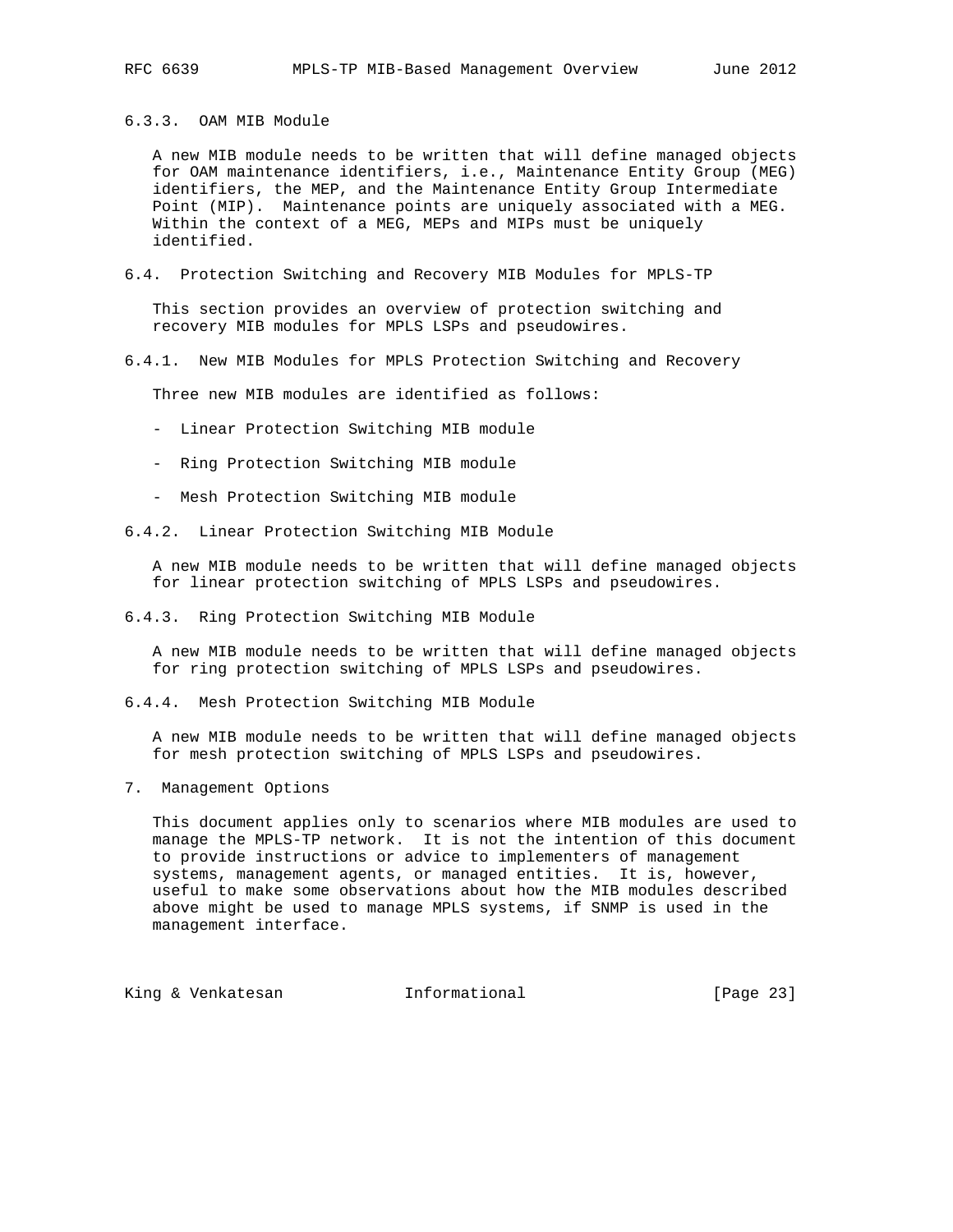For MPLS-specific management options, refer to [RFC4221] Section 12 ("Management Options").

8. Security Considerations

 This document describes the interrelationships amongst the different MIB modules relevant to MPLS-TP management and as such does not have any security implications in and of itself.

 Each IETF MIB document that specifies MIB objects for MPLS-TP must provide a proper Security Considerations section that explains the security aspects of those objects.

 The attention of readers is particularly drawn to the security implications of making MIB objects available for create or write access through an access protocol such as SNMP. SNMPv1 by itself is an insecure environment. Even if the network itself is made secure (for example, by using IPsec), there is no control over who on the secure network is allowed to access the objects in the MIB module. It is recommended that the implementers consider the security features as provided by the SNMPv3 framework. Specifically, the use of the User-based Security Model STD 62, RFC 3414 [RFC3414], and the View-based Access Control Model STD 62, RFC 3415 [RFC3415], is recommended.

 It is then a customer/user responsibility to ensure that the SNMP entity giving access to an instance of each MIB module is properly configured to give access to only those objects, and to those principals (users) that have legitimate rights to access them.

9. IANA Considerations

 This document has identified areas where additional MIB modules are necessary for MPLS-TP. The new MIB modules recommended by this document will require OID assignments from IANA. However, this document makes no specific request for IANA action.

10. Acknowledgements

 The authors would like to thank Eric Gray, Thomas Nadeau, Benjamin Niven-Jenkins, Saravanan Narasimhan, Joel Halpern, David Harrington, and Stephen Farrell for their valuable comments.

 This document also benefited from review by participants in ITU-T Study Group 15.

King & Venkatesan Informational [Page 24]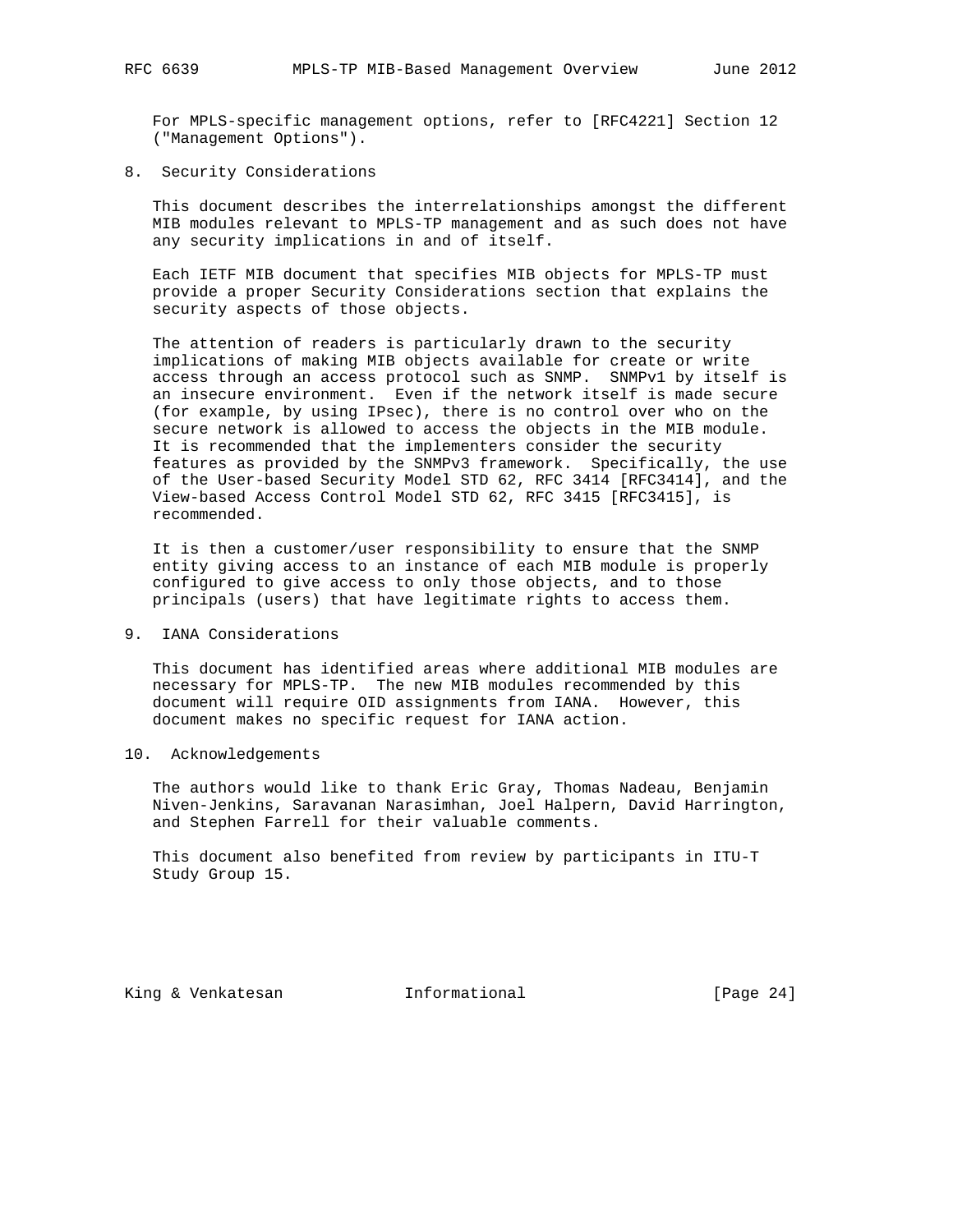11. Contributors' Addresses Adrian Farrel Old Dog Consulting UK EMail: adrian@olddog.co.uk Scott Mansfield Ericsson 300 Holger Way San Jose, CA 95134 US Phone: +1 724 931 9316 EMail: scott.mansfield@ericsson.com Jeong-dong Ryoo ETRI 161 Gajeong, Yuseong Daejeon, 305-700 South Korea Phone: +82 42 860 5384 EMail: ryoo@etri.re.kr A S Kiran Koushik Cisco Systems Inc. EMail: kkoushik@cisco.com A. Karmakar Cisco Systems Inc. EMail: akarmaka@cisco.com Sam Aldrin Huawei Technologies Co. 2330 Central Expressway Santa Clara, CA 95051 USA EMail: aldrin.ietf@gmail.com

King & Venkatesan Minformational (Page 25)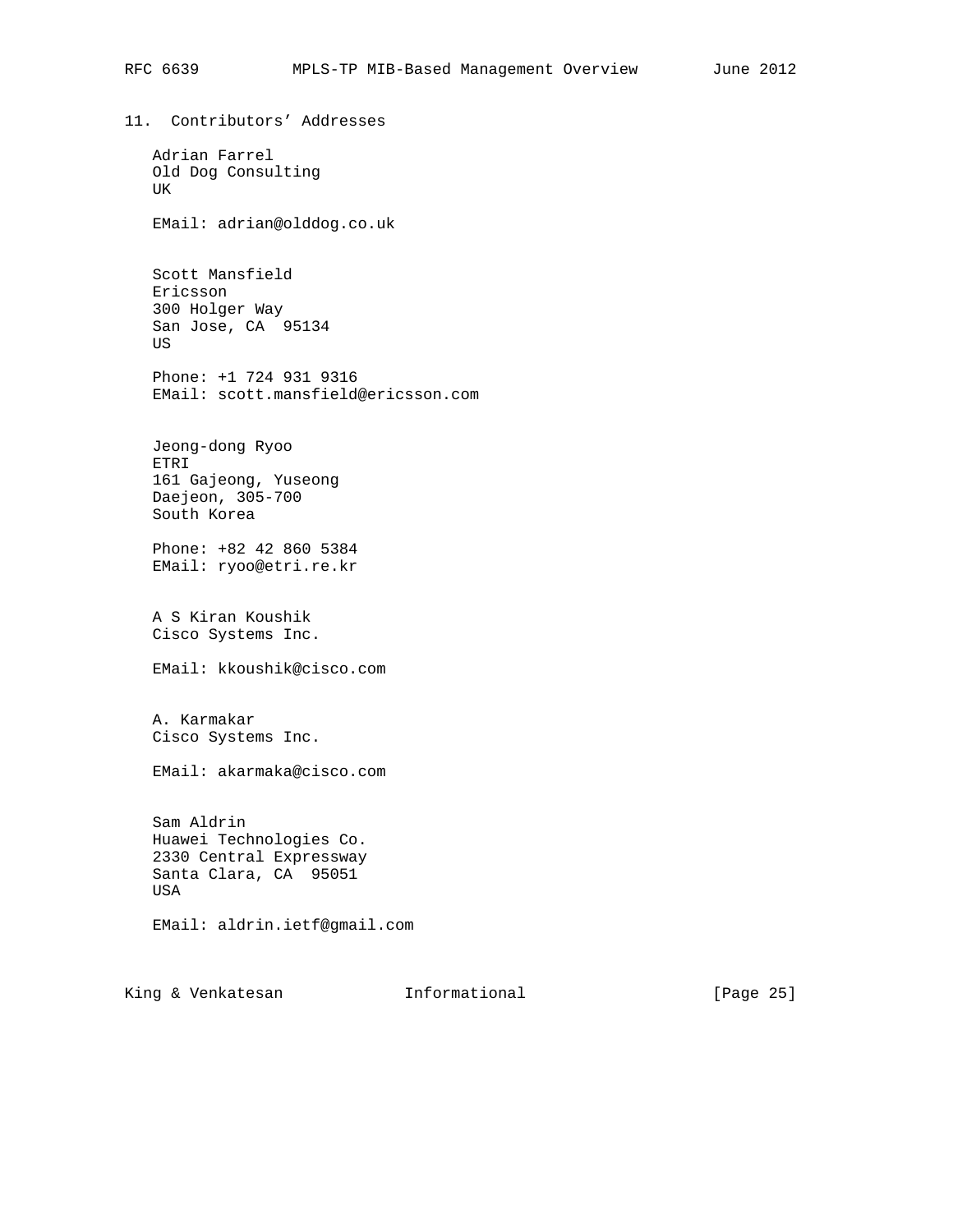# 12. References

- 12.1. Normative References
	- [RFC2863] McCloghrie, K. and F. Kastenholz, "The Interfaces Group MIB", RFC 2863, June 2000.
	- [RFC3811] Nadeau, T., Ed., and J. Cucchiara, Ed., "Definitions of Textual Conventions (TCs) for Multiprotocol Label Switching (MPLS) Management", RFC 3811, June 2004.
	- [RFC3812] Srinivasan, C., Viswanathan, A., and T. Nadeau, "Multiprotocol Label Switching (MPLS) Traffic Engineering (TE) Management Information Base (MIB)", RFC 3812, June 2004.
	- [RFC3813] Srinivasan, C., Viswanathan, A., and T. Nadeau, "Multiprotocol Label Switching (MPLS) Label Switching Router (LSR) Management Information Base (MIB)", RFC 3813, June 2004.
	- [RFC3814] Nadeau, T., Srinivasan, C., and A. Viswanathan, "Multiprotocol Label Switching (MPLS) Forwarding Equivalence Class To Next Hop Label Forwarding Entry (FEC-To-NHLFE) Management Information Base (MIB)", RFC 3814, June 2004.
	- [RFC3815] Cucchiara, J., Sjostrand, H., and J. Luciani, "Definitions of Managed Objects for the Multiprotocol Label Switching (MPLS), Label Distribution Protocol (LDP)", RFC 3815, June 2004.
	- [RFC4220] Dubuc, M., Nadeau, T., and J. Lang, "Traffic Engineering Link Management Information Base", RFC 4220, November 2005.
	- [RFC4221] Nadeau, T., Srinivasan, C., and A. Farrel, "Multiprotocol Label Switching (MPLS) Management Overview", RFC 4221, November 2005.
	- [RFC4801] Nadeau, T., Ed., and A. Farrel, Ed., "Definitions of Textual Conventions for Generalized Multiprotocol Label Switching (GMPLS) Management", RFC 4801, February 2007.
	- [RFC4802] Nadeau, T., Ed., and A. Farrel, Ed., "Generalized Multiprotocol Label Switching (GMPLS) Traffic Engineering Management Information Base", RFC 4802, February 2007.

King & Venkatesan Minformational [Page 26]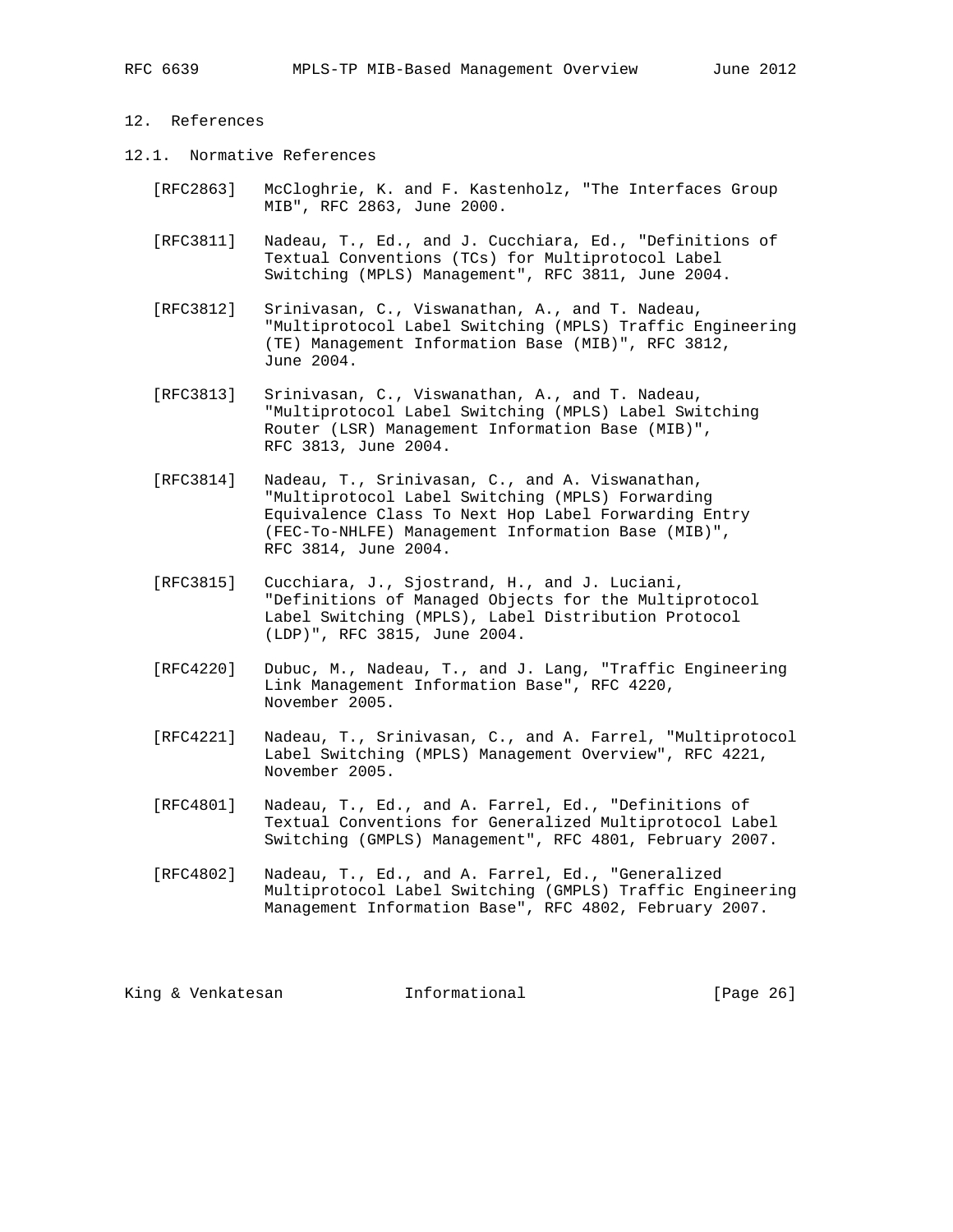- [RFC4803] Nadeau, T., Ed., and A. Farrel, Ed., "Generalized Multiprotocol Label Switching (GMPLS) Label Switching Router (LSR) Management Information Base", RFC 4803, February 2007.
- [RFC5542] Nadeau, T., Ed., Zelig, D., Ed., and O. Nicklass, Ed., "Definitions of Textual Conventions for Pseudowire (PW) Management", RFC 5542, May 2009.
- [RFC5601] Nadeau, T., Ed., and D. Zelig, Ed., "Pseudowire (PW) Management Information Base (MIB)", RFC 5601, July 2009.
- [RFC5602] Zelig, D., Ed., and T. Nadeau, Ed., "Pseudowire (PW) over MPLS PSN Management Information Base (MIB)", RFC 5602, July 2009.
- [RFC5603] Zelig, D., Ed., and T. Nadeau, Ed., "Ethernet Pseudowire (PW) Management Information Base (MIB)", RFC 5603, July 2009.
- [RFC5604] Nicklass, O., "Managed Objects for Time Division Multiplexing (TDM) over Packet Switched Networks (PSNs)", RFC 5604, July 2009.
- 12.2. Informative References
	- [RFC2578] McCloghrie, K., Ed., Perkins, D., Ed., and J. Schoenwaelder, Ed., "Structure of Management Information Version 2 (SMIv2)", STD 58, RFC 2578, April 1999.
	- [RFC2579] McCloghrie, K., Ed., Perkins, D., Ed., and J. Schoenwaelder, Ed., "Textual Conventions for SMIv2", STD 58, RFC 2579, April 1999.
	- [RFC2580] McCloghrie, K., Ed., Perkins, D., Ed., and J. Schoenwaelder, Ed., "Conformance Statements for SMIv2", STD 58, RFC 2580, April 1999.
	- [RFC3031] Rosen, E., Viswanathan, A., and R. Callon, "Multiprotocol Label Switching Architecture", RFC 3031, January 2001.
	- [RFC3410] Case, J., Mundy, R., Partain, D., and B. Stewart, "Introduction and Applicability Statements for Internet- Standard Management Framework", RFC 3410, December 2002.
	- [RFC3414] Blumenthal, U. and B. Wijnen, "User-based Security Model (USM) for version 3 of the Simple Network Management Protocol (SNMPv3)", STD 62, RFC 3414, December 2002.

King & Venkatesan **Informational** [Page 27]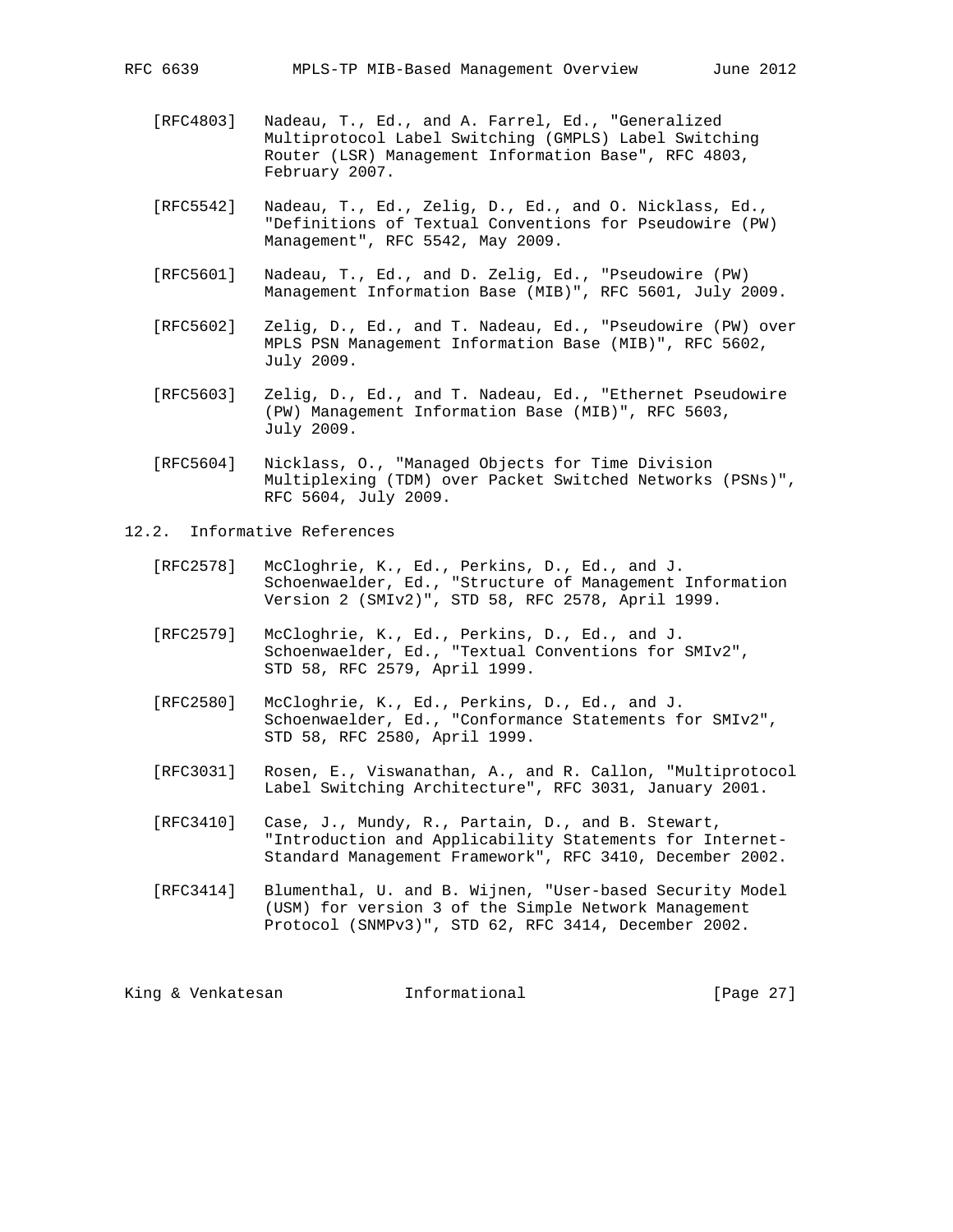- [RFC3415] Wijnen, B., Presuhn, R., and K. McCloghrie, "View-based Access Control Model (VACM) for the Simple Network Management Protocol (SNMP)", STD 62, RFC 3415, December 2002.
- [RFC3931] Lau, J., Ed., Townsley, M., Ed., and I. Goyret, Ed., "Layer Two Tunneling Protocol - Version 3 (L2TPv3)", RFC 3931, March 2005.
- [RFC3945] Mannie, E., Ed., "Generalized Multi-Protocol Label Switching (GMPLS) Architecture", RFC 3945, October 2004.
- [RFC3985] Bryant, S., Ed., and P. Pate, Ed., "Pseudo Wire Emulation Edge-to-Edge (PWE3) Architecture", RFC 3985, March 2005.
- [RFC4197] Riegel, M., Ed., "Requirements for Edge-to-Edge Emulation of Time Division Multiplexed (TDM) Circuits over Packet Switching Networks", RFC 4197, October 2005.
- [RFC4377] Nadeau, T., Morrow, M., Swallow, G., Allan, D., and S. Matsushima, "Operations and Management (OAM) Requirements for Multi-Protocol Label Switched (MPLS) Networks", RFC 4377, February 2006.
- [RFC4378] Allan, D., Ed., and T. Nadeau, Ed., "A Framework for Multi-Protocol Label Switching (MPLS) Operations and Management (OAM)", RFC 4378, February 2006.
- [RFC4379] Kompella, K. and G. Swallow, "Detecting Multi-Protocol Label Switched (MPLS) Data Plane Failures", RFC 4379, February 2006.
- [RFC4447] Martini, L., Ed., Rosen, E., El-Aawar, N., Smith, T., and G. Heron, "Pseudowire Setup and Maintenance Using the Label Distribution Protocol (LDP)", RFC 4447, April 2006.
- [RFC5085] Nadeau, T., Ed., and C. Pignataro, Ed., "Pseudowire Virtual Circuit Connectivity Verification (VCCV): A Control Channel for Pseudowires", RFC 5085, December 2007.
- [RFC5654] Niven-Jenkins, B., Ed., Brungard, D., Ed., Betts, M., Ed., Sprecher, N., and S. Ueno, "Requirements of an MPLS Transport Profile", RFC 5654, September 2009.
- [RFC5880] Katz, D. and D. Ward, "Bidirectional Forwarding Detection (BFD)", RFC 5880, June 2010.

| [Page 28]<br>King & Venkatesan<br>Informational |  |  |  |
|-------------------------------------------------|--|--|--|
|-------------------------------------------------|--|--|--|